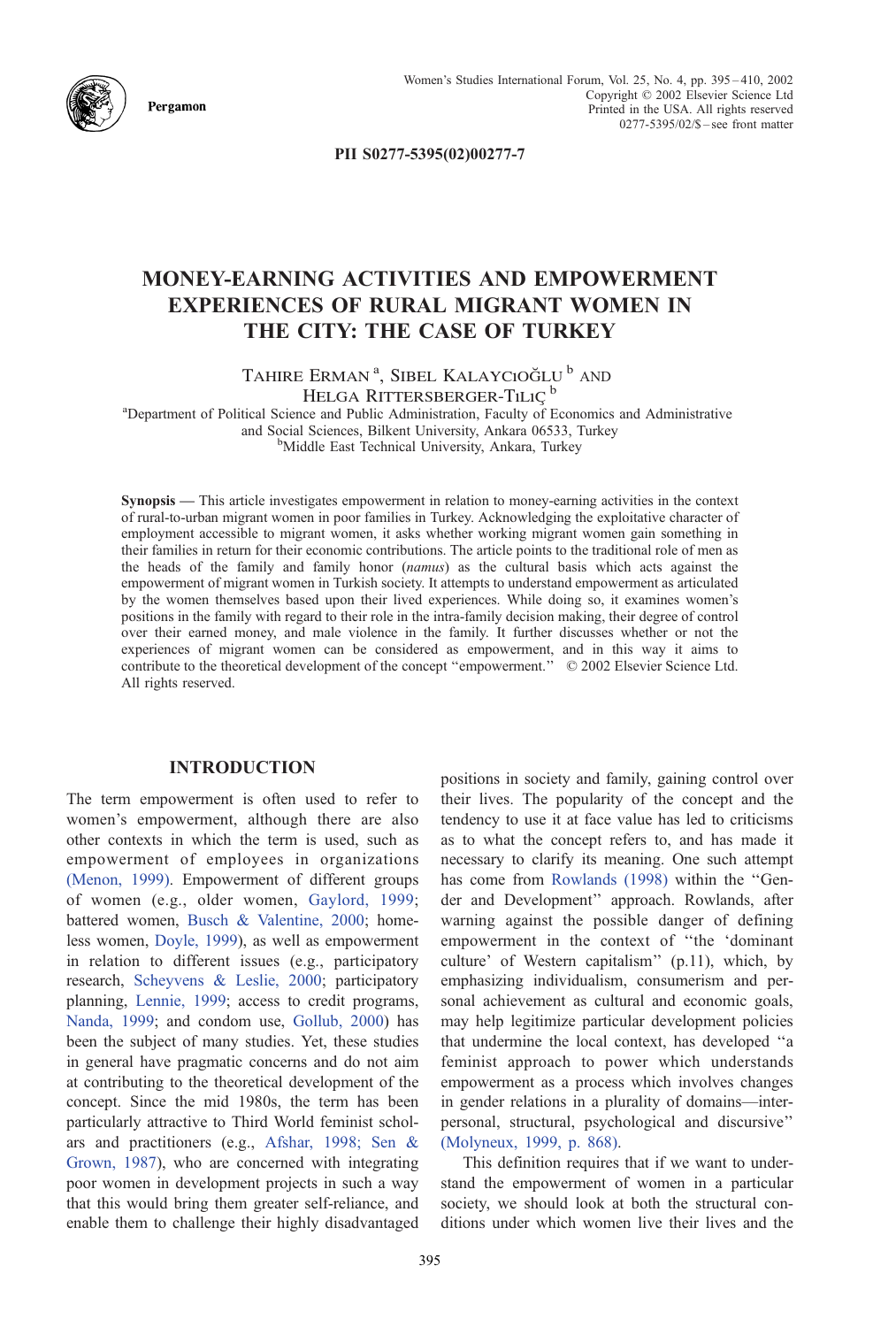ideological/cultural constructions of women in society, as well as how women perceive themselves in their relations with other people, particularly with men in their families (husbands, fathers, fathers-inlaw). It is also important to understand what empowerment means to individual women in the context of their lived experiences, and to contextualize women in the social and cultural realities of society in the attempt to investigate women's empowerment experiences and strategies. Thus, in order not to consider empowerment in western terms, women's own views should be considered.

Furthermore, agreeing [Scheyvens \(1998, p. 237\)](#page-15-0) "subtle strategies," which "refer to any strategies that attempt to achieve profound, positive changes in women's lives without stirring up wide-scale dissent'' (p. 237), may work better than ''confrontational ones'' in some contexts. Particularly in societies in which women derive their social identities primarily from family, they may experience empowerment in the process of ''build(ing) up women's sense of selfesteem and dignity by proving to them the importance of their roles to their families and communities'' [\(Scheyvens, 1998, p. 248\).](#page-15-0) This should not, however, be interpreted as ''empowerment through patriarchy'' [\(Leck, 2000\).](#page-15-0) Patriarchal empowerment is about exalting women's status as mothers and wives, and hence bringing women power. This type of ''empowerment'' is not the empowerment intended by the ''Gender and Development'' academics and practitioners who initially used the term (e.g., [Moser,](#page-15-0) 1989), since it ignores gender asymmetry and fails to recognize the fact that women cannot become empowered when they are under the control and domination of men. In this article, empowerment means women starting to realize their own worth and contributions in their families, which has the potential to make women demand power and take action towards changing the structured gender inequality in society.

Economic participation has been regarded as a key factor in the process of empowerment of women. It has been argued that women's wage work will enhance their bargaining power in the family, and will ''provide some financial independence from men, promote independence and self-esteem, give women more decision making power in the home, promote more sharing of household chores, and prepare the way for ''class consciousness'' and collective organizing among women'' [\(Gordon, 1996, p.](#page-14-0) 72). However, empirical research in the Third World countries (e.g., [Afshar, 1998; Das & Gupta, 1995;](#page-14-0) Gordon, 1996) has demonstrated that economic participation does not inevitably bring about women's empowerment. The role of culture as a mediating factor becomes significant here. Patriarchal culture, by defining women's work as an extension of women's traditional responsibilities, may undervalue women's economic contributions and achievements [\(Erman, 2001; White, 1994\),](#page-14-0) and women, through years of socialization into the patriarchal ideology, may not question gender inequality: ''...especially in those societies where women's subordination is so deeply rooted in socio-cultural norms that men's control over women is taken for granted even by women themselves'' [\(Osmani, 1998, p.68\).](#page-15-0) This could be called ''internalized oppression'' as used by [Rowlands \(1998, p. 12\).](#page-15-0) A research conducted with poor women in Bangladesh [\(Osmani, 1998, p.](#page-15-0) 72) shows the ''power of culture and socialization.'' In this research, although women, through their access to bank credits, improved their ''breakdown positions'' and their perceived contributions to the family, they did not change their perceived selfinterests, that is, they were as willing as before to sacrifice their own interests. For example, they felt that unequal access to food within the family between men and women was fair. [Osmani \(1998, p. 80\)](#page-15-0) concluded her article, saying that ''centuries of cultural conditioning cannot be undone by less than a decade's involvement in income-earning activities.'' Thus, we can additionally talk about psychological obstacles which need to be overcome [\(Gordon,](#page-14-0) 1996). It is not only the participation in the labor market but also how this participation is culturally constructed and how it is individually perceived by the women that matter in women's empowerment. Unless women perceive their work as a source of empowerment, their economic contributions would not make enough of a difference in challenging gender inequality. In brief, we can say that ''entrenched patriarchal barriers are very difficult to overcome'' [\(Gordon, 1996, p.157\).](#page-14-0)

In this framework, it is interesting to consider the Turkish case. Turkish society is a patriarchal Muslim society [\(Kandiyoti, 1988\)](#page-14-0) in which the family preserves its significance [\(Duben, 1982\)](#page-14-0) on the one hand, and on the other hand, it is a rapidly transforming society through rural-to-urban migration and urbanization as a result of which women's traditional roles are open to challenges in the urban context [\(Erman, 1997\).](#page-14-0) Thus, it would be informative to investigate the interplay between migrant women's economic participation and the traditional patriarchal culture which is built upon the theme of the husband's dominance and the wife's submission to see whether women's earnings challenge men's domination in the family and help their empowerment.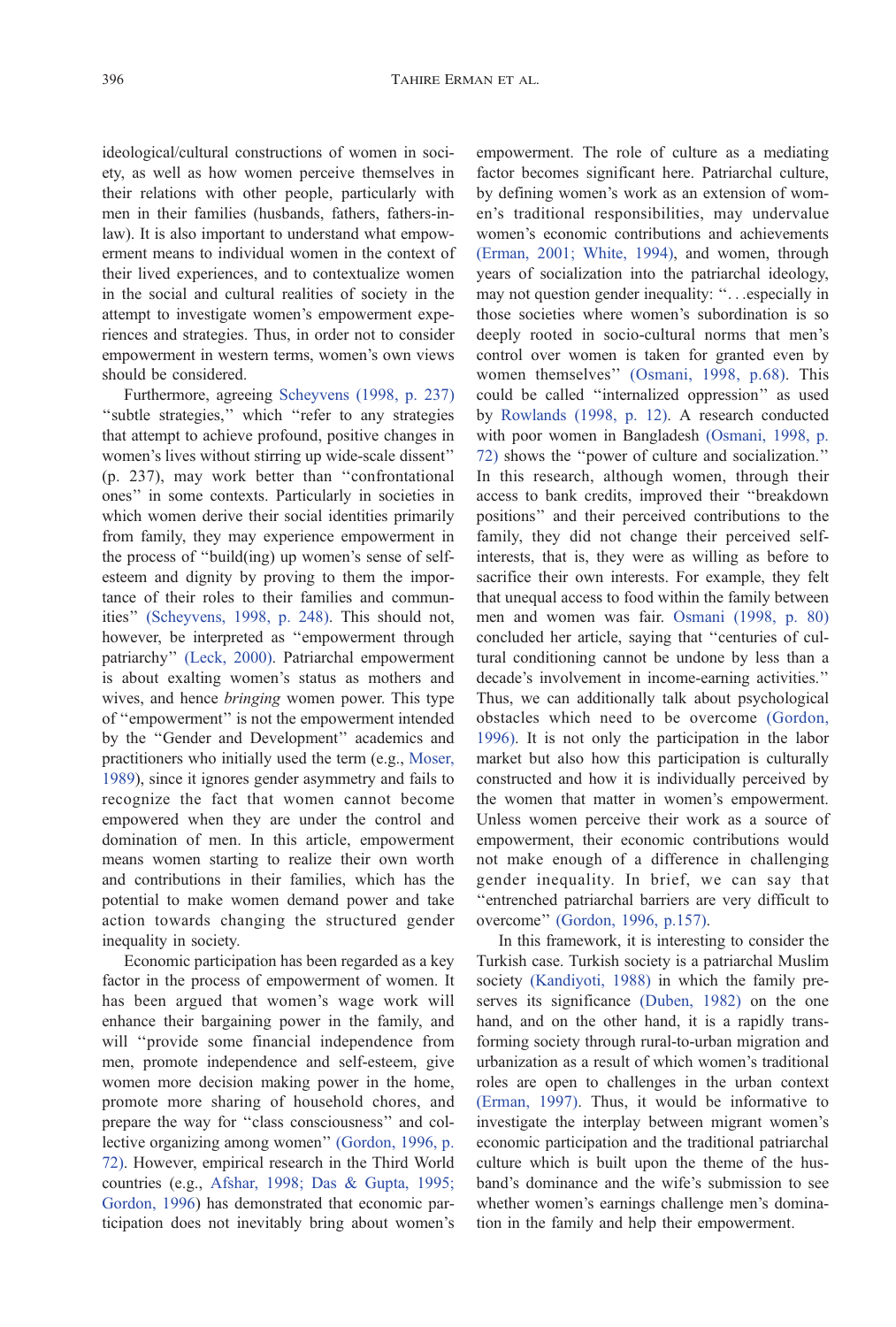In Turkish cities, as is also true in other Third World societies [\(Gilbert, 1994\),](#page-14-0) migrant women's labor force participation differs from the conventional use of the term employment, which has its roots in Western experience. These women's economic activities differ from conventional employment in fulltime jobs with social security benefits; they are mainly concentrated in the informal sector and cover such diverse activities as doing piecework at home for subcontracting firms, knitting and doing needlework for sale, and cleaning offices and people's homes. Thus, when investigating migrant women's paid work, and stating more precisely, their ''moneyearning activities,'' jobs carried out inside and outside the home should be included.

The article is based upon field research<sup>1</sup> conducted in the squatter settlements<sup>2</sup> of four big cities in Turkey, namely, Ankara, the capital of Turkey, Istanbul and Izmir, the two major metropolitan cities in Western Anatolia, all of which have been receiving a large population of rural migrants since the 1950s, and Mersin, a city with a Free Trade Zone and a large agricultural hinterland, which has been increasingly receiving migration from Eastern and Southeastern Anatolia since the 1990s. During the research, in-depth interviews were carried out with 100 women, and their life stories were completed. The majority of the women in the research were married (84) with children (93). There were several women (11) whose husbands were deceased. Only two women were divorced. Thus, the majority of respondents were wives and/or mothers. The majority had very low levels of education: 56 women were primary school graduates or literate without formal schooling, and 30 were illiterate. The rest were middle and high school graduates who were born in the city. Thirty-two of the respondents were housewives<sup>3</sup> (24 of them had worked previously but were not employed at present), 31 were engaged in cleaning jobs, 17 in home working/piecework, and the rest worked as cooks (2), low-level civil servants (3), agricultural workers (2), or were employed temporarily in storage houses or factories, sorting and selecting vegetables or tobacco (9). Two were self-employed, and two worked in clothing workshops. Ninety-three of the women lived in nuclear families, and in the cases when the husband was deceased, the widow lived with her children. In the remaining seven families, either the husband's mother and/or father lived with the family. One-fifth of the respondents had Kurdish as their mother tongue, $4$  39 were Alevis<sup>5</sup> and 61 were Sunnis.

The interviews covered such issues as when and under what conditions the rural migrant women

started working outside (or inside) the home or what kept them from seeking employment, what types of jobs they had, their economic contribution to their families, and whether this contribution affected their positions in their families. Furthermore, the women were asked how they regarded themselves in their families and who made decisions in the family. Through these questions, the article aims to investigate the possible meaning(s) of empowerment of migrant women in Turkey in general, and the empowerment of migrant women in relation to money-earning activities in particular. Acknowledging the casual and unsteady nature of migrant women's jobs, this article, rather than comparing ''housewives'' to ''working women,'' seeks to understand migrant women's relationship to money and to the decision making process in the family. It further asks whether what women are experiencing is "really" empowerment. While answering this question, we paid particular attention not to take ourselves, that is educated, professional, urban women pursuing academic careers (''liberated women'') as the model to compare the empowerment experiences of respondents. We tried to understand their perspective, creating the opportunity for them to talk for long hours about their experiences and to communicate their opinions and feelings during the interviews, and expressed them in their own words in the article.

# MIGRANT WOMEN AND MONEY-EARNING ACTIVITIES IN THE TURKISH CONTEXT

In Turkey, although the main reason for migration to cities is economic, namely, to seek employment and economic opportunities, the move from village to city is perceived by many village women as an opportunity to escape the hard working and living conditions in the village, and to be ''housewives'' in the city, living "comfortable" lives (Erman, 1997; Incirlioğlu, 1993). In the village, women work both at home and in the fields, which they call ''hard work,'' "filthy work," and the like [\(Erman, 1997\).](#page-14-0) Yet, their labor largely remains invisible and unpaid. Thus, the attraction of the city for village women in Turkey seems to be more the opportunity of getting rid of the burden of working than of entering the urban labor market to earn money. Our research findings support this general tendency of village women to view the city as free of burdensome work and as ''the place of good life.'' For example, when we asked Mahmure, a 35-year-old woman living in Mersin, she said, ''I thought we would live a better life, eat better, dress better, like in Europe."<sup>6</sup> Only a few women who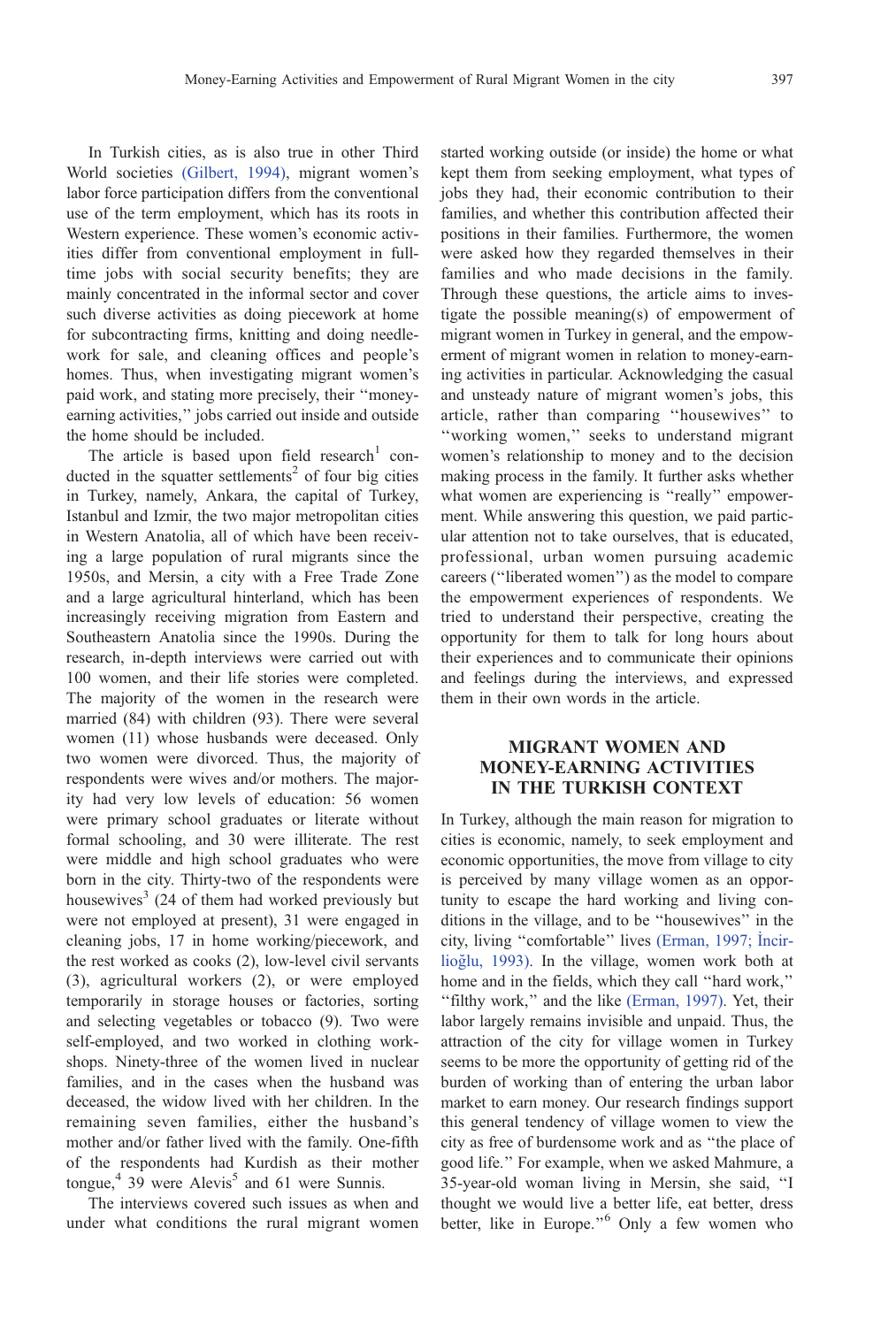were in their 60s and migrated to the city many years ago said they had not had any idea about city life before migration; they had just followed their husbands. And only a couple of women mentioned their desire to ''to touch money'' as their reason for migration to city, which may imply that the women themselves were willing to work to gain money.

When the issue of migrant women's employment in the city is approached from the perspective of their families, and particularly their husbands, it is seen that husbands are generally opposed to their wives' working outside the home. The men expressed two interrelated concerns regarding women's employment. First, men tend to perceive women's employment as a threat to family honor (namus). As in other Mediterranean [\(Gadant, 1986\)](#page-14-0) and Middle Eastern countries [\(Bowen & Early, 1993\),](#page-14-0) women's sexual conduct in Turkey is related to the family's honor, and the norm is that it should be controlled by men as heads of the family. A woman's sexual ''misconduct'' is perceived as the family losing honor. This is truer in traditional Turkey where women are regarded merely as daughters, sisters, wives and mothers than in modern urban Turkey where women may pursue professional careers. Secondly, men tend to perceive women's employment as a threat to male authority in the family and to their traditional role as the ''head of the family,'' and as preventing women from fulfilling their ''major responsibilities'' for their families. For example, Senay's husband, a Turkish Sunni man in his 30s who moved to Ankara with his family from a neighboring province 10 years ago, and who worked in construction on a daily basis, said, ''If my wife gets a job, we will start fighting. She will say, 'I also work, so I won't do all the housework myself.' Yet, I want a hot meal every day, I want my clothes ironed properly.'' This man displayed signs of stress during the interview and complained about the difficulty of finding daily jobs for him and the severe economic problems his family was facing. Interestingly, in his brief absence during the interview, his wife mentioned that he had recently taken her to do office cleaning in return for money, which she might continue doing to support her family. In brief, we can conclude that husbands want to keep their wives at home in the cosmopolitan social environment of the city, yet this is becoming harder in the face of intensifying economic hardship.7

Our study has confirmed that the kind of employment available to migrant women, namely low-paying (even minimum wage may be a privilege) and highly supervised jobs without social security and retirement benefits, many in the informal sector, discourages them from getting a paid job. In addition,

migrant women may be offended by work as cleaning women in the houses of urban families, which is the type of work most available to them, and this may in turn make them reluctant to work outside the home. The low educational level of many migrant women and their lack of work experience other than working in the fields place them at a disadvantage in the urban labor market.

However, despite their initial reluctance and their husbands' objections, there is a tendency among migrant women to start working when the family's economic conditions dictate it. Especially since the 1980s, migrant families have been experiencing growing poverty and economic hardship due to the neo-liberal economic policies adopted by successive governments, and this is making the women in migrant families join the work force because of insufficient household income [\(Ecevit, 1998\).](#page-14-0) In our research, several women said they started working outside the home because they could not make ends meet; the husbands earned very limited money, or did not have jobs. The women further said, ''My husband did not approve of it in the beginning. But now he has to, he has no other choice. We have three teenage children. We could not manage if only my husband worked'' (a 39-year-old Turkish Sunni woman living in Izmir and working for a cleaning firm); ''My husband does not want me to work, yet when his money is not enough, he cannot object'' (a 47-yearold Kurdish Sunni woman working in the store houses in Mersin, selecting beans, lentil, and the like). A young woman (28) whose husband was unemployed expressed the difficulty of finding a job for the husband in the following words, ''People used to say that finding a job was in the lion's mouth. Today, it is in the lion's stomach.'' She is a primary school graduate who is committed to educating her two children (a son and a daughter). She does not want to get a job because she wants to spend all her time helping her children with their school work and sitting on school committees. But she is concerned that this will not be possible any more.

Furthermore, in the city, where consumerism dominates,<sup>8</sup> respondents expressed their desire to own consumer products, such as color TVs, videos and fully automatic washing machines, as well as furniture sets and kitchen appliances. Almost all the families in our research owned television sets, telephones and refrigerators. The majority also owned vacuum cleaners. These items were considered as basic domestic durable goods by the families. Respondents further displayed a strong interest in owning more durable goods in the future, and buying fully automatic washing machines was given the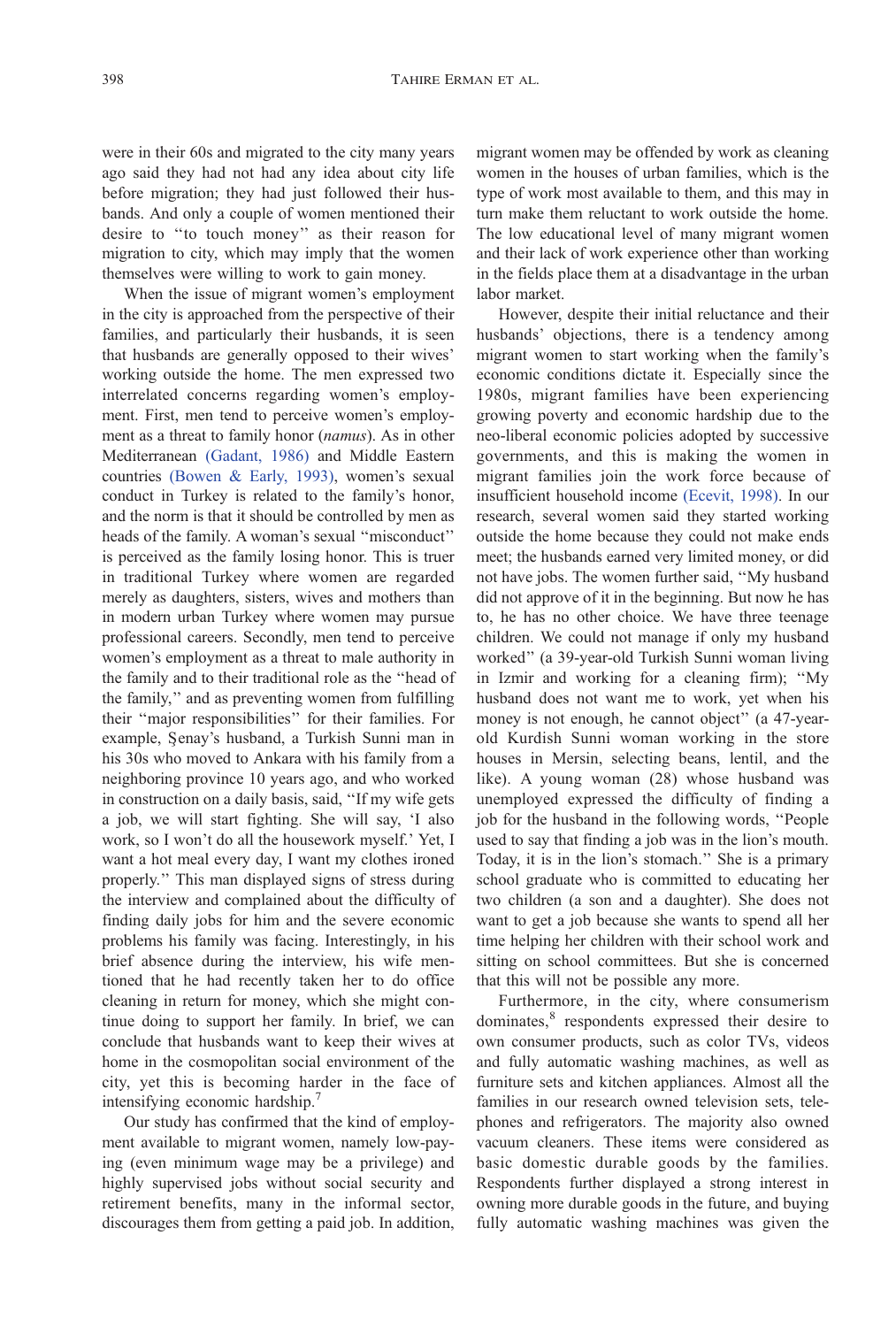highest priority, followed by dishwashers, computers, and cars. The social expectation that they should own recent consumer products, lest they be seen as failures in the city, increases their need for higher family income. In our research, in addition to husbands' unemployment and poverty given as reasons for migrant women's entering the labor market, women mentioned their increasing expenses and needs, such as buying domestic goods and furniture, paying for their children's education, building a squatter house, and marrying their children.<sup>9</sup> Under these conditions, the ''male breadwinner'' model in which only the husband is employed becomes more an ideal than reality. Here, it is interesting to note that we found out that the violation of the male breadwinner model was more easily tolerated by the husband's natal family than the wife's. Since it was their son who failed to fulfil his responsibilities as the ''breadwinner'' of the family, his natal family tended to support their daughter-in-law's paid employment, whereas the wife's natal family blamed the husband for their daughter working outside the home. In some cases, this made the woman keep her employment a secret from her natal family when she started working.

Our research further points to the tendency of men (truer in the case of Sunni men than Alevi men) to have their children (first sons, then daughters) work outside the home rather than their wives when the family needs the economic contributions of members other than the ''breadwinner.'' The concern to protect the family honor may even make women, albeit rarely, send their children to work rather than going out to work themselves, especially if the husband has passed away. Widows may be more reluctant to work outside the home because of cultural values that define it inappropriate. This is the case of Sükran  $(29)$ , a Shafi widow (Shafi—a conservative Sunni sect, Kurdish) living in Istanbul who has three sons, aged 7, 9 and 11. She took them out of school (despite the fact that this is against the law; eight years of primary schooling is obligatory in Turkey) and placed them as apprentices. Women may become more conservative after they lose their husbands, since they have now become the ''head of the family.'' For example, S efika, another Sunni widow (38) living in Ankara, despite the family's desperate need for money, does not send her daughters to work, nor is she employed. They try to live on the husband's very small pension. She is very keen to protect the family honor, and seems to have internalized the husband's role. In the social environment where a widow is seen as a potential sexual deviant, she has become preoccupied with her family's honor.

When children's gainful employment is not possible, or desirable, especially if the children are too young and/or in school, women start participating in the labor force. In this socio-cultural and economic picture, working migrant women are bound to pay some costs. The concerns of migrant families to protect the family honor and the status of men as the family heads when women enter the workforce act against women's empowerment. On the other hand, migrant women may experience some ''unexpected'' gains (these gains are ''unexpected'' in the sense that women do not start working in order to obtain them) which open the door to empowerment. The following sections elaborate on these issues.

# THE CULTURAL BASIS ACTING AGAINST MIGRANT WOMEN'S EMPOWERMENT

As seen in the previous section, migrant women's work outside the home is not culturally supported. And when women start working outside the home, they face a dilemma of women's ''inevitable'' participation in the labor market on the one hand, and on the other hand, becoming a potential threat to the ''honor'' of their families, as well as to the husband's status as family head. Coping with this dilemma is largely up to the women, and this involves much social pressure. Furthermore, the general belief that through paid work women become liberated and assertive acts against these women's empowerment, as they have to prove to their families that they are not becoming liberated. This section elaborates on how employed women and their families cope with this dilemma.

''Gossiping'' about women is commonly used to control their behavior in squatter/migrant communities; gossip is usually carried out by other women who spend most of their time inside the neighborhood, socializing with each other [\(Erman, 1996\).](#page-14-0) In our research, many women expressed their concerns about gossip, and the women working outside the home said they had to be conscious of their behavior more than ever in order not to create any suspicion regarding their chastity. Gossiping may intensify when the husband is passive and fails to qualify as the family head (e.g., if he is disabled), and the wife is very active in supporting the family. The case of Zöhre, a Turkish Alevi woman in her early 30s, is an example in which gossip takes the upper hand. This woman takes care of her family and her disabled husband. She has been hired by various cleaning firms to clean offices and has developed strategies to survive on her very limited money. She has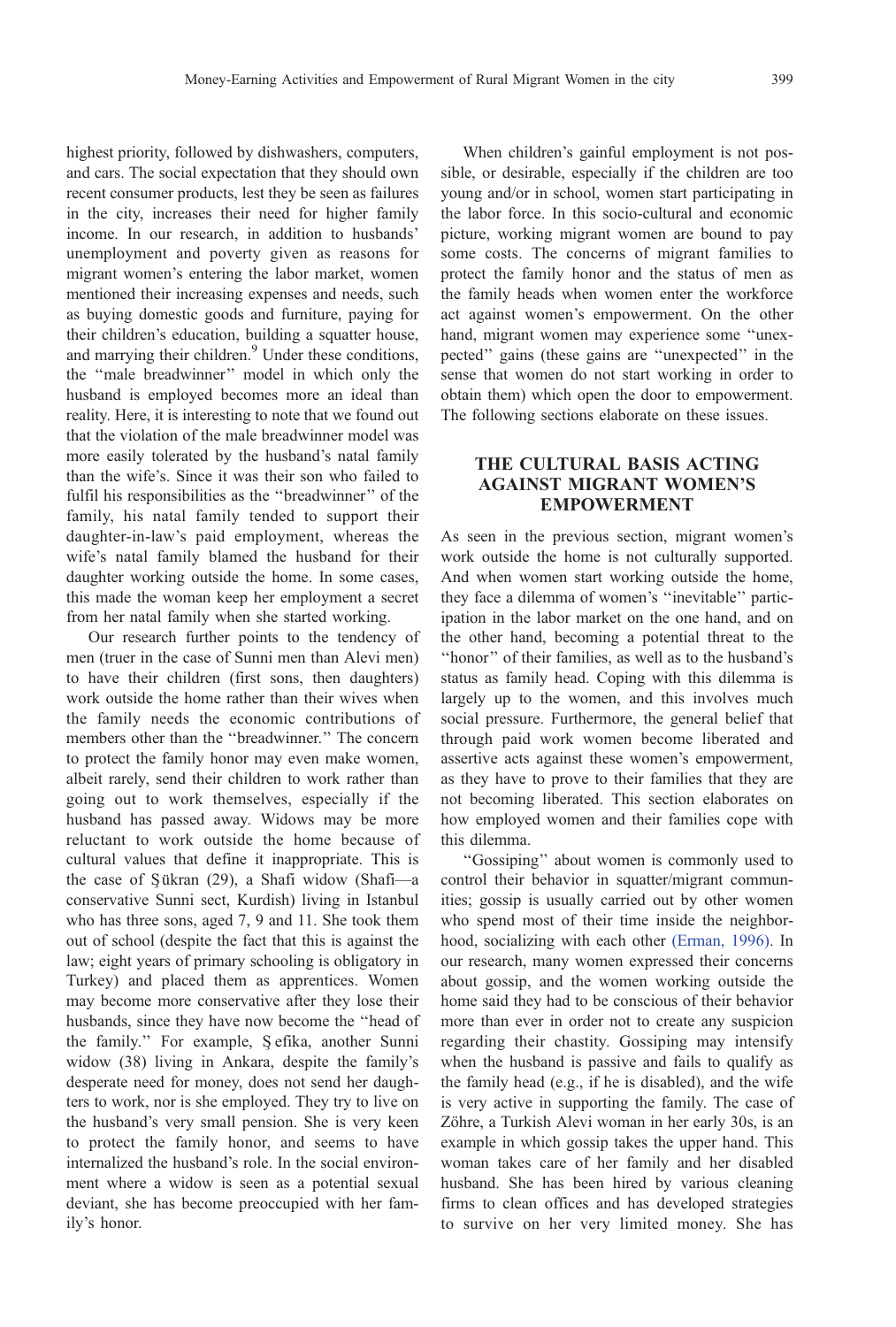established good relations with the civil servants in the offices she cleans, and they occasionally collect money to help her; for example, they have assisted her to add two more rooms to her one room squatter house. She also has good relations with the employees in the municipality through whom she received free sand for the construction of her house. Her ability to form networks is crucial for the survival of her family, yet Zöhre complains that her social relations are misinterpreted by her relatives and neighbors as sexual misconduct. She experiences much gossiping in her neighborhood, and is highly criticized by her in-laws:

They always question where I go. They gossip about my trip to work. My brother-in-law tells everybody that I sit in the laps of men on the bus. This is not true. What can I do? The buses are very crowded.... My in-laws say I am not faithful to my husband because he is almost blind. This is unfair.

In addition to gossiping, migrant families use other tactics to cope with the perceived threat to family honor. For instance, women from the same neighborhood working in the same factory or workshop tend to travel in groups between work and home. They may be collected by an intermediate from their homes and taken to the workplace. Or women may work in small workshops located in or on the edges of the squatter neighborhood where they live, thus remaining inside the neighborhood despite their employment. Women may also work in workshops run by a relative or where a relative works, or they may work as unpaid family laborers in stores run by their husbands or fathers. In this way, family honor is protected by their families, and women are saved from potential gossip.

Husbands and relatives play an important role in placing women in jobs, and choosing work places that they perceive as safe for women. For example, husbands may find families who seek cleaning women through their social networks, and they may take their wives to these families to make sure that working for them is not a threat to the family honor.

In order not to pay this cultural cost, women may prefer to work inside the home, doing piecework or home working.<sup>10</sup> In this way, they not only try to avert the gossiping incurred by working outside the home, but they also carry out their traditional housewifely (unpaid) duties without creating conflicts with their paid duties. This also preserves their image as good wives and caring mothers. Employment inside the home is especially preferred by women with

young children and/or whose husbands are very strict on not allowing them to work outside the home. They are usually young women: husbands are more jealous and more concerned about the family honor when the wives are young, regardless of whether they are Alevis or Sunnis, or Turkish or Kurdish.

All these tactics developed to cope with the threat to family honor and to the traditional image of a "good housewife" in the cases where women are employed act against migrant women's personal empowerment. When women work in family stores or in the workshops inside the neighborhood in the company of their relatives and neighbors, their jobs are usually given little social value. The unsteady and temporary nature of migrant women's employment, as well as the lack of social security and retirement benefits in most migrant women's jobs contribute to this low image of migrant women's employment. In our research, many women were found to move often in and out of work. They worked, for example, only in the summers selecting and sorting vegetables, and "became housewives" in the winters, or they were hired to work in clothing workshops only for the high season. ''Housewives'' started working as cleaning women when the family needed money (or when they had such an offer), and they stopped working when the need was over.

Furthermore, home-based work is not generally considered ''work.'' When women knit or sew at home for money, they are seen as doing their ''housewifely'' duties, and in this patriarchal environment, the economic and social contributions of ''housewifely'' (unpaid) duties, remain unrecognized. All this helps reproduce traditional patriarchy in the urban context, and prevents migrant women's empowerment. The traditional conservative culture works hand in hand with the economic system to prevent migrant women from standing on their own feet as women and workers. Under this social construction of migrant women's employment as insignificant, temporary and of low value, some migrant women in our research tend to undervalue their contributions to their families. They continue to see their husbands as the ''heads of the family,'' and accept their own subordinate positions in their families. For example, Hanife, a middle-aged woman who works as a cleaning woman in Izmir and whose husband works casually in constructions, says, ''We are women. Even if the wife works and brings home money, it is the husband's money that is important and visible.'' She is a Sunni Turk who has been living in the city for 16 years. Aliye, a 36-year-old Kurdish Sunni woman living in Mersin who works in storage houses says, ''Husband is the male one; everything he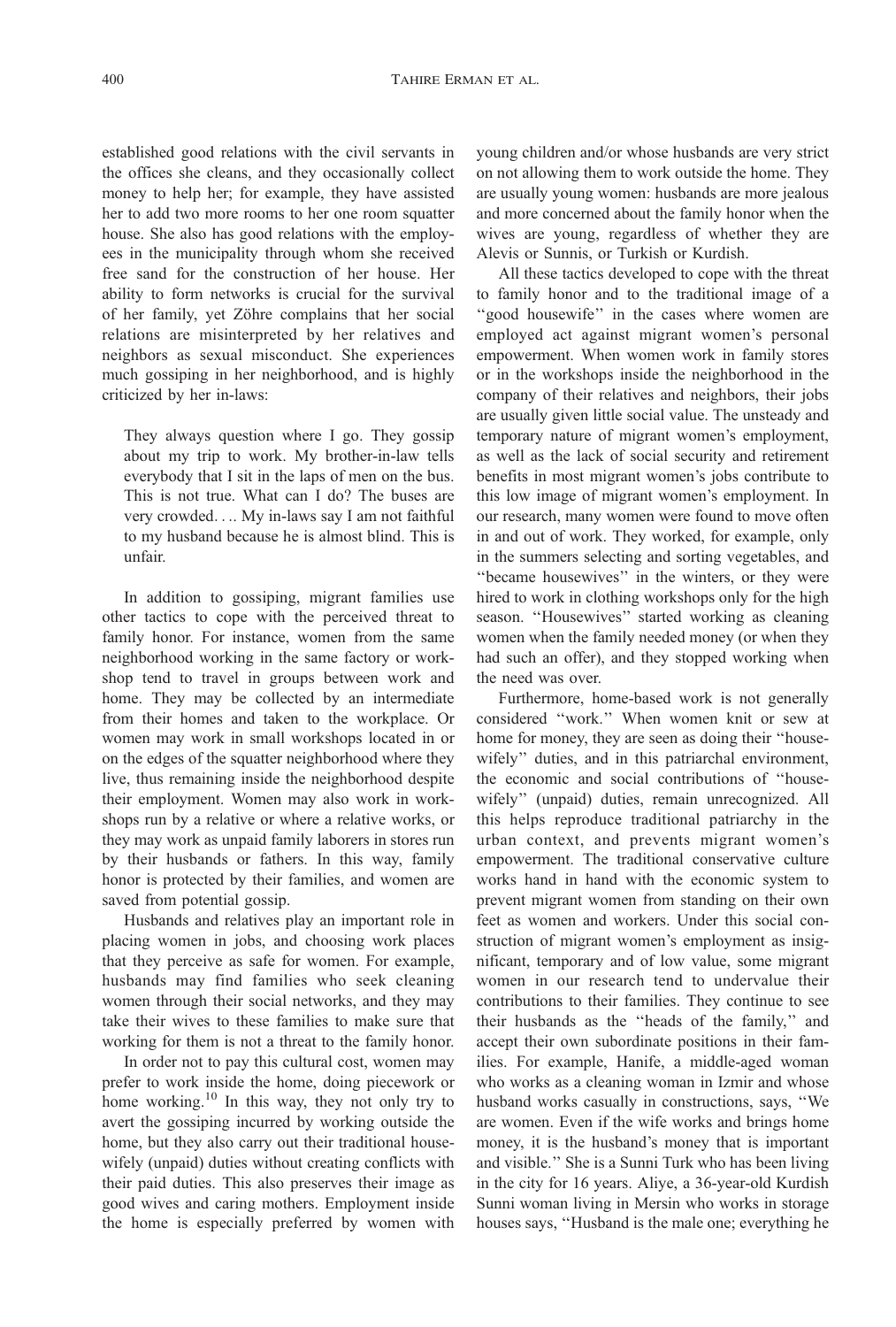brings home is important. It is his money that counts.'' Some women bring home twice as much money as their husbands, for example by working as cleaning women, yet their economic contribution is not valued in the family. This demonstrates the personal cost migrant women working outside the home pay in their attempt to accommodate the gender-biased expectations of the patriarchal traditional culture.

Against this broad picture of migrant women's paid work in the context of Turkish society, it is necessary to consider the social dynamics within migrant families in order to understand the effects, if any, of money-earning activities on women's empowerment. The following section provides information on the social position of migrant women in the family since we would argue that it is a good indicator of the degree of empowerment women experience.

# THE SOCIAL POSITION OF MIGRANT WOMEN IN THE FAMILY: DO MONEY-EARNING ACTIVITIES MATTER?

In this section, the focus is on the relationship between the husband and the wife, and the fact that the majority of the families in the research turned out to be nuclear families justifies it. However, it is still important to mention briefly the dynamics in other family arrangements. In cases in which the husband's elderly parent(s) live with the family, they intervene with the decisions, making the picture more complicated. Daughters-in-law, since as a rule it is the husband's parents who live with the family, may be disadvantaged in this situation.<sup>11</sup> The in-law(s) may be in an authoritarian position if the couple is young and economically dependent on the in-law(s), reproducing the model of the very submissive women in the village. In addition, in families in which the husband is deceased, the older son usually takes over the husband's authority (and responsibility), and may become "like our father," as a young woman in such a family puts it.

When the social position of migrant women in their families is considered in terms of who makes decisions in the family, who controls the money, who does the housework, as well as in terms of domestic violence, it is seen that women's bringing home money does not significantly alter their family positions. Domestic duties remain the women's major responsibility. When women are overburdened by their paid and unpaid duties, daughters or elderly female relatives (mostly mothers and grandmothers) turn out to fill in for housekeeping. In rare cases, husbands may start helping their wives. Yet, they tend to keep it a secret from their relatives and neighbors in order to protect their ''male'' image. Thus, the traditional perception of women as responsible for housekeeping does not change, which in turn perpetuates the perception of the husband as the ''head of the family.''

The traditional practice in many migrant families is for wives to hand in their earnings to their husbands, and for husbands to give them daily allowances for housekeeping. But in practice things may be different when women earn money, especially when they work without a contract and are paid daily, for example, working as cleaning women. They may misinform their husbands about exactly how much they get each time they clean a house, keeping some of the money, which they almost always spend on their children and families. In this picture in which the husband is socially defined as the one who controls the family income, women have to use various strategies to be able to keep some of the money they earn, while men have the power to keep some money for their individual expenses (such as cigarettes) and to expect their wives to make ends meet by using the remaining money. This becomes a burden on women in the face of the limited economic resources of the family. On the other hand, if the husband is too conservative or jealous, he may do the daily shopping himself, not allowing his wife to leave the immediate neighborhood, and sometimes even the house. In this case, women are saved from the responsibility of shopping at the expense of trying to manage on the items provided by the husband, not to mention their isolation from the social world. Children, especially sons, may be of help to women in daily shopping. In this way, while women comply with the conservative norm of staying at home, they can buy what they want through their children, remaining of course within the limits of the money provided by their husbands. Thus, we can talk about a mix of behavioral and financial control of women by men, and strategies developed by women to act counter to them.

There are some families in which the husband hands in his wages to his wife, and this has nothing to do with whether she works or not. In these families, the wife is known for being economical and for her ability to manage the family budget and make ends meet. Makbule, a 47-year-old Turkish Alevi woman living in Mersin says, ''My husband does not know how to deal with money. You could give him billions in the morning, and in the evening there would be nothing left. So, I control the money in our family.'' She got married to her aunt's son when she was 15,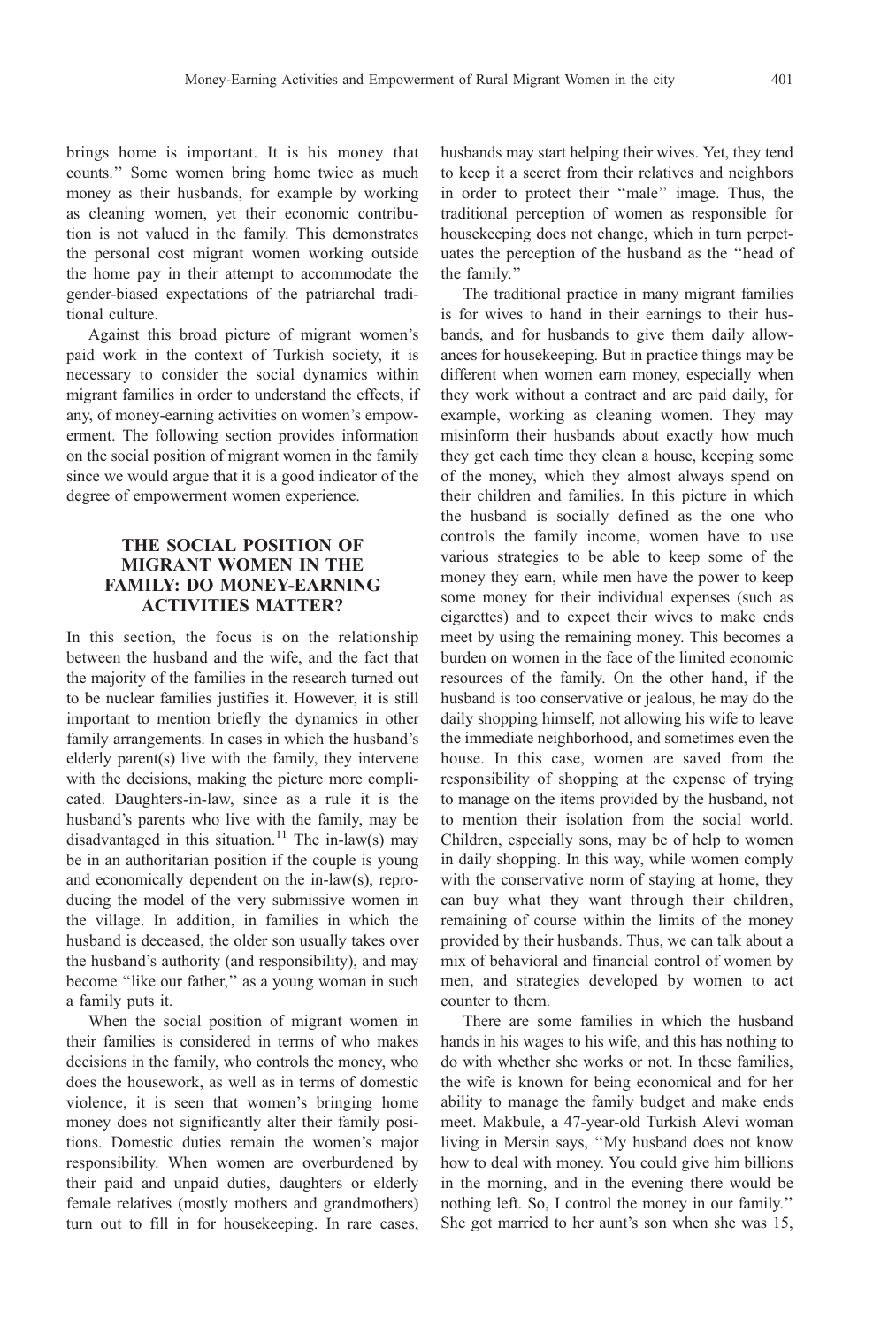and today she has five grown-up children. She married two of her daughters, and she is sending money to her two sons doing their military services. She is also spending money on the education of her youngest child, a girl in the last year of a vocational high school who is already the most educated member of the family. Makbule works as a cleaning woman, and her husband is employed by the Municipality as a street sweeper. Another woman, Rukiye, a 47-year-old Turkish Sunni woman living in Izmir who migrated to city 27 years ago says, ''The money comes to my hands. Otherwise we cannot make ends meet.'' She cleans offices in a bank once a week, and works in a small factory in the summer season, pushing tobacco leaves onto a conveyor belt. Managing a very limited budget under the conditions of high inflation and increasing expenses is a very difficult task, yet controlling the money seems to give women some feelings of power and initiative in the family.

There is even a grown-up daughter, Nurcan, living in Izmir who is the ''financial manager'' of the family since she is very good at handling money matters. She is not working outside the home, and does embroidery at home to sell to her neighbors.

There are a few families in which the husband and the wife keep their own earnings. In their case, daily expenses are usually paid for with the wife's money, whereas durable goods are bought by the husband. This makes men's money more visible through the purchased items, and hence more valuable.

The major decisions in the family are usually taken by the husband, including decisions regarding children's education, changing/buying homes, buying furniture, and forming and maintaining relations with relatives and neighbors. Joint decisions usually take place when women have agreed with their husbands from the very beginning. Women's working outside the home and bringing home money affects the situation only in limited ways, giving some bargaining power to the women but not as much as to challenge the husbands' decisions openly. Despite this, when questions about who made the decisions in the family were asked, there was the tendency among one group of women, and they were younger women who spent more time in the city, to say first that the decisions were made jointly, with which they later conflicted when they described how decisions were actually made. This interestingly points to these women's ''desired'' relations between spouses rather than ''real'' ones. Some respondents displayed their discontent after stating that the husbands were the major decision makers in the family. For example, Hatice, a Turkish Sunni woman of 27 who moved to Istanbul 17 years ago says, ''In fact, I should also

have a say in the family. Men should not put so much pressure on women.'' She used to work in clothing workshops but quit working when she got married since her husband objected to it. In the case of Selma, a young woman of 27, a Turkish Alevi living in Ankara who is a junior-high drop-out, there is a continuous struggle to make joint decisions. Selma loves the city; she is a housewife and says she would never clean other people's houses for money, and is receiving financial support from her parents which gives her some power to bargain with her husband.

In the case of children's education, there is usually not much disagreement between the spouses. Migrant families in general want to educate their children. However, children may be taken out of school because of poverty.<sup>12</sup> Despite this general consensus between the spouses regarding children's education, conflicts may emerge, for example, when the mother wants her son to continue his education despite the family's poverty and is willing to make sacrifices for it, yet the father disagrees (a Turkish Sunni family living in Izmir); or when the mother wants her daughter to stay at home to help her with the housework, yet the father wants her to pursue higher education (a Kurdish Sunni family living in Mersin). In such cases, it is the husband who makes the final decision, which may create resentment in women. What makes the difference between employed and unemployed women regarding the education of their children is that the former group of women have some initiative to save money and spend it on their children, giving them pocket money or buying them school equipment (sometimes concealing from the husband), whereas the latter group does not.

Purchasing or renting a house and moving out is often the husband's decision. When the husband has no time or desire to look for a new house, the wife takes the responsibility to find a place for her family, using her own initiative, although the husband has the final say. Decisions about where to live are very important for women since they spend more time and shoulder more responsibilities in the home and neighborhood compared to their husbands. However, in many cases, they do not show much initiative. The house may be too small; it may be too close to the husband's relatives who may try to exercise social control over the woman, or it may be too far away from the wife's natal family who may be willing to help with housekeeping and child rearing, especially her mother. Yet, the wife, in many cases, often has no choice but to accept the husband's decision. A young respondent who was married to a distant relative had to live in the same two-storey house with her in-laws and in the same neighborhood as other relatives. She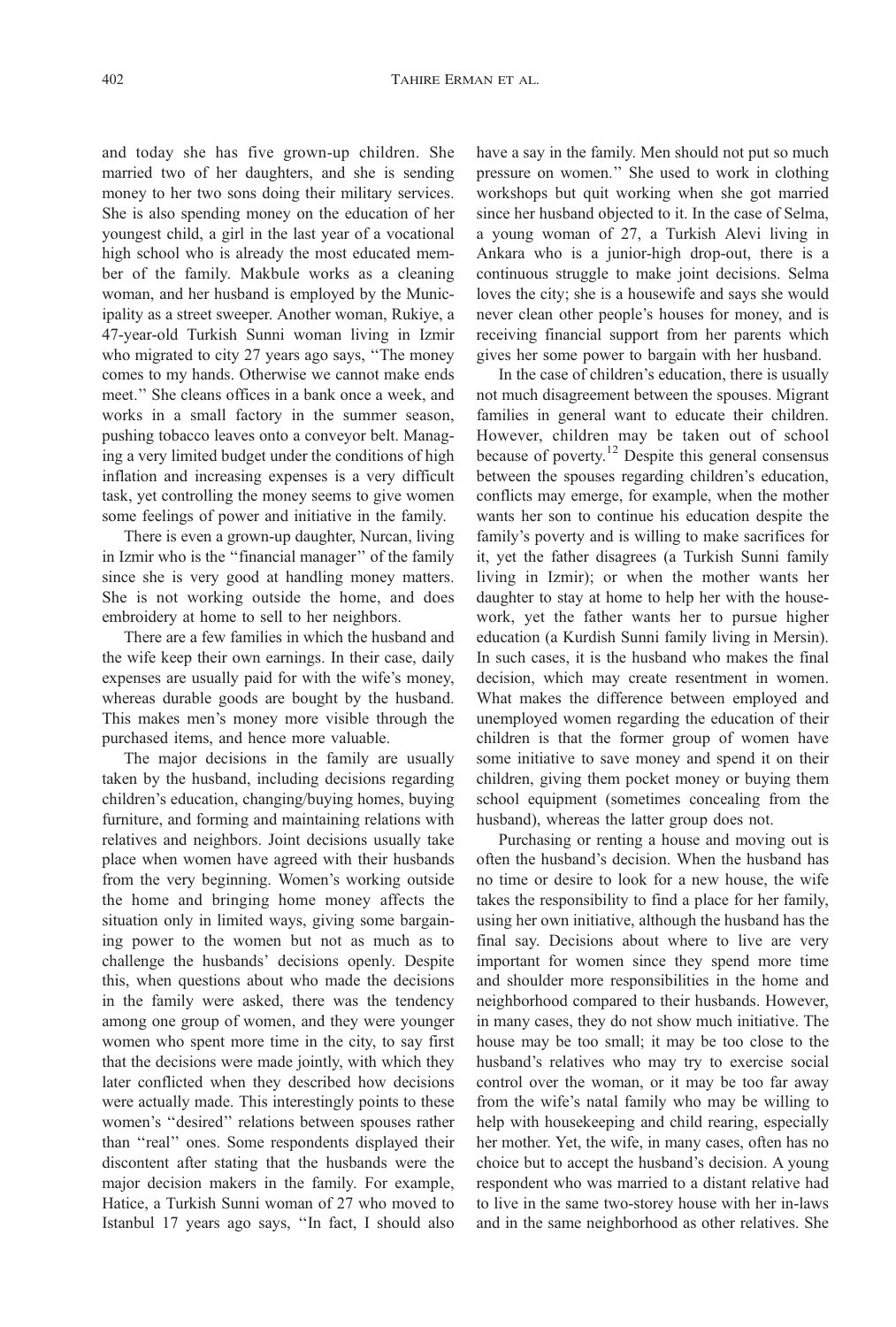complained bitterly about this, yet she could not do anything about it, since the husband was a gambler and the family was economically dependent on the in-laws. In other cases, for example when the husband is economically dependent on his wife's family, or when the family relies for childcare help on the wife's family, the couple may live close to the wife's natal family. Especially when the wife works outside the home and there is nobody else to take care of the children except her mother, the woman's bargaining power increases: she may insist on living next to her natal family. And as expected, this has the potential to create conflicts, the husband viewing the wife working outside the home as the cause of problems.

It is usually the husband who decides with whom to socialize, and it is the woman's responsibility to build good social relations within the boundaries defined by the husband. This is a critical issue since new social relations in the city are seen by migrants as potential threats to family honor. Migrant families often tend to settle in neighborhoods where their fellow villagers and relatives live (usually in squatter settlements on the peripheries of cities) and this takes care of the problem of ''strangers'' (those who are not from their own village or region) in the neighborhood. In ''mixed neighborhoods,'' when the wife starts forming her own social relations, the husband may feel threatened, and may even get aggressive, as in the case of Fatma. She is a young woman who moved to Izmir with her husband two years prior to the research. Socializing with ''modern'' women in her neighborhood despite the husband's objections has caused her much anxiety. She has recently been facing the threat of being taken back to the village to live with her in-laws.

Some husbands may not be interested in socializing with relatives and/or neighbors, or they may be too tired or busy to do so. This gives some autonomy to the wife in establishing social relations. Yet, the husband has the power to intervene. The cases of Ayse is a good example. Ayse, a Turkish Sunni woman, faced her husband's strong objections when her husband, a supporter of the Nationalist Action Party (MHP; an ultra-nationalist political party, historically known for its anti-Alevi position), found out that his wife was socializing with Alevis. In brief, maintaining good relations with neighbors and relatives remains the woman's responsibility, whereas the husband has the authority to decide on his wife's social network. On this issue, Ulviye, a 41-year-old Turkish Sunni housewife living in Istanbul says, ''I cannot visit my neighbors before I get my husband's permission. Usually he doesn't object. But he gets angry if I go out without first asking him.''

When women work outside the home, they usually do not have much time to socialize with their neighbors and relatives. Working outside the home may be a good reason for the wife not to see her inlaws very often, which may help to build the family's autonomy, yet cause the in-laws' resentment.

Purchasing durable goods and furniture $13$  occupies an important place in the lives of many migrant women. Usually, women suggest what to buy, but the timing of the purchase, or whether it will be bought at all, is the husband's decision. Women have to persuade their husbands in order to materialize their preferences and needs. Much bargaining takes place around this issue. Women's earnings make a difference here, increasing their bargaining power. Furthermore, working women may secretly save money to spend on some domestic items, keeping them outside of the husband's attention or waiting for the ''right time'' to tell him.

Domestic violence is quite common in Turkey in general, and in rural migrant families in particular [\(Arıkan, 1993\).](#page-14-0) Issues related to family honor, such as ''improper'' dressing, ''wrong'' friends or neighbors, going out without permission, or coming home late, are all used to legitimize of violence against women (Rittersberger-Tılıç & Kalaycıoğlu, 1999). The potential for violence increases when women work outside the home due to the perceived threats to family honor. For example, when one young respondent living in Istanbul started working in a clothing workshop, and upon her brother's finding out about the job, there was gossip that she was going out with men. Her brother beat her despite her attempts to persuade him that it was not true at all.

Money issues may also lead to domestic violence. When the husband fails to bring home enough money, his wife may complain, and may be suppressed by the husband's violent acts; or the husband himself may be frustrated by his failure to earn enough money for his family, and this frustration may lead him to behave aggressively towards his wife and children; or the husband may hold the wife responsible for not managing the family budget successfully, and ''punish'' her by beating. In any case, economic difficulties in the family create a fertile ground for male aggression against women and children. Migrant women often face violence by the male members of their families, and tend to accept it as part of their lives, sometimes resentfully. Especially if the husband fails to bring home money while the wife supports the family, she may easily become the target of the husband's violent acts. Yet, women often excuse their husbands' behavior. One respondent says, ''When my husband lost his job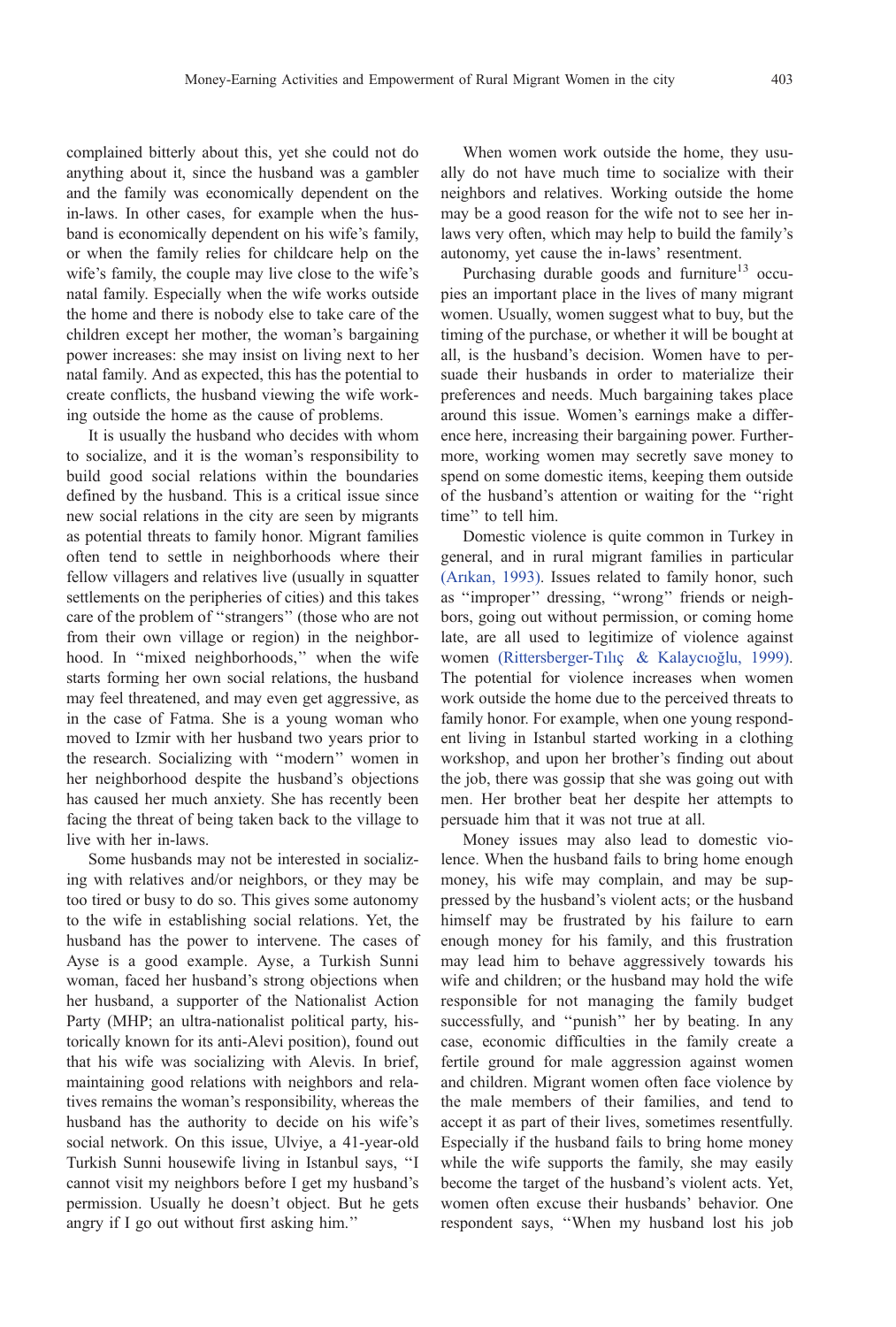and could not get a new job, he often beat me. I guess, it was humiliating for him to live on my money.'' Even when there is extreme violence in the family and the wife is beaten frequently by the husband (for example, one woman lost her teeth and started to develop ear problems), migrant women usually do not stand up to their husbands. The fact that women's shelters are a very recent phenomenon in Turkey and that domestic violence is still seen, to a large extent, as a family matter, prevents women from taking active measures against violence by the male members of the family [\(Foun](#page-14-0)dation for Women's Solidarity, 1995).

In many cases, men continue to dominate in migrant families despite women's economic contributions. Migrant women have limited participation in the decision making process in the family. They tend not to challenge the status of the husband as the family head who makes the decisions and controls the family income. Asymmetric family power relations favoring men, and the physical violence used against women, as well as state discourse, legislation and traditional culture which legitimize and support male authority in the family, tend to keep women in "their place." However, women are not totally submissive or passive in dealing with their husbands' traditionally granted authority. ''Money touching their hands,'' as one young respondent who grew up in the city puts it, makes a difference. They may do or buy things without the husband's consent, keeping it a secret from him. Women tend to develop ''subtle strategies'' in their attempts to cope with the authority of the male members in the family. A few women may even challenge their husbands' authority, and some may feel important as a result of their work-related experiences or their experiences in managing the family. The following section elaborates on these subtle strategies, as articulated by the women themselves. The final section asks whether these strategies can be regarded as empowerment.

### EMPOWERMENT FROM THE PERSPECTIVE OF MIGRANT WOMEN

Work-related experiences may be ''empowering'' for some migrant women. Some respondents felt important and competent as a result of their work experiences. Sedef, a married migrant woman with six children, has received recognition in her job as a cook. She is a Turkish Alevi living in Mersin. She began to work in 1978. Her family was poor and they were living in a rented house. She started working for a family as a cook and cleaning woman. At first,

Sedef's husband was suspicious about the family since he did not know them, and he went with his wife to the house ''to see the family with his own eyes'' before she started the job. Sedef worked for that family for five years, and through that family, she found other families for whom she worked as a cook and cleaning woman. Today, she is still cooking for other people two or three times a week. She has established herself as a good cook, and is well known in the upper social circles for her special cooking. She has future plans for her job, for example, she wants to have her own cooking program on television. She even received a job offer from the Hilton hotel, which she turned down because it involved night work. Sedef is aware of her talent and says that she cannot think of herself doing any other work. She defines herself as more resourceful and responsible than her husband, and underlines the fact that her husband did not go to school while she did. And her husband, who works in a job Sedef found for him (apartment caretaker), seems to accept her strong position. Yet, she continues to regard her husband as the family head, saying that he is the one who makes decisions in the family. Interestingly, she completes our conversation by saying proudly that if it was not for her, her family could have never achieved success both financially and in terms of the children's education.

Another example is Narin, a 42-year-old married woman with four children, a Turkish Sunni. Her work history started in 1977 in Izmir when she found a job with the help of her relatives in a small factory, cleaning and packaging poultry. She was paid a very low weekly salary, and she found the job extremely disagreeable. Yet, she worked there for four years, and when she met the owner of a restaurant she was having lunch at, she began to work in that restaurant, washing dishes. After three years, when she heard that women were getting more money as house cleaners, she left her job, and started cleaning houses three or four days a week. She also worked in a grape factory for three months, and quit it when her insurance was held back. She now plans to sell patchwork in the streets: she has heard from a friend that there is good money in this business, and she has done her own ''market research'' which confirmed it. She complains she had to change jobs often in order to get higher salaries although it would have been more comfortable to stay in one job. All these diverse jobs and the experiences have made Narin feel powerful, as did the fact that she has always earned more than her husband. The fact that she brought home more money than her husband made him very jealous, and he beat her. This lasted for nine years.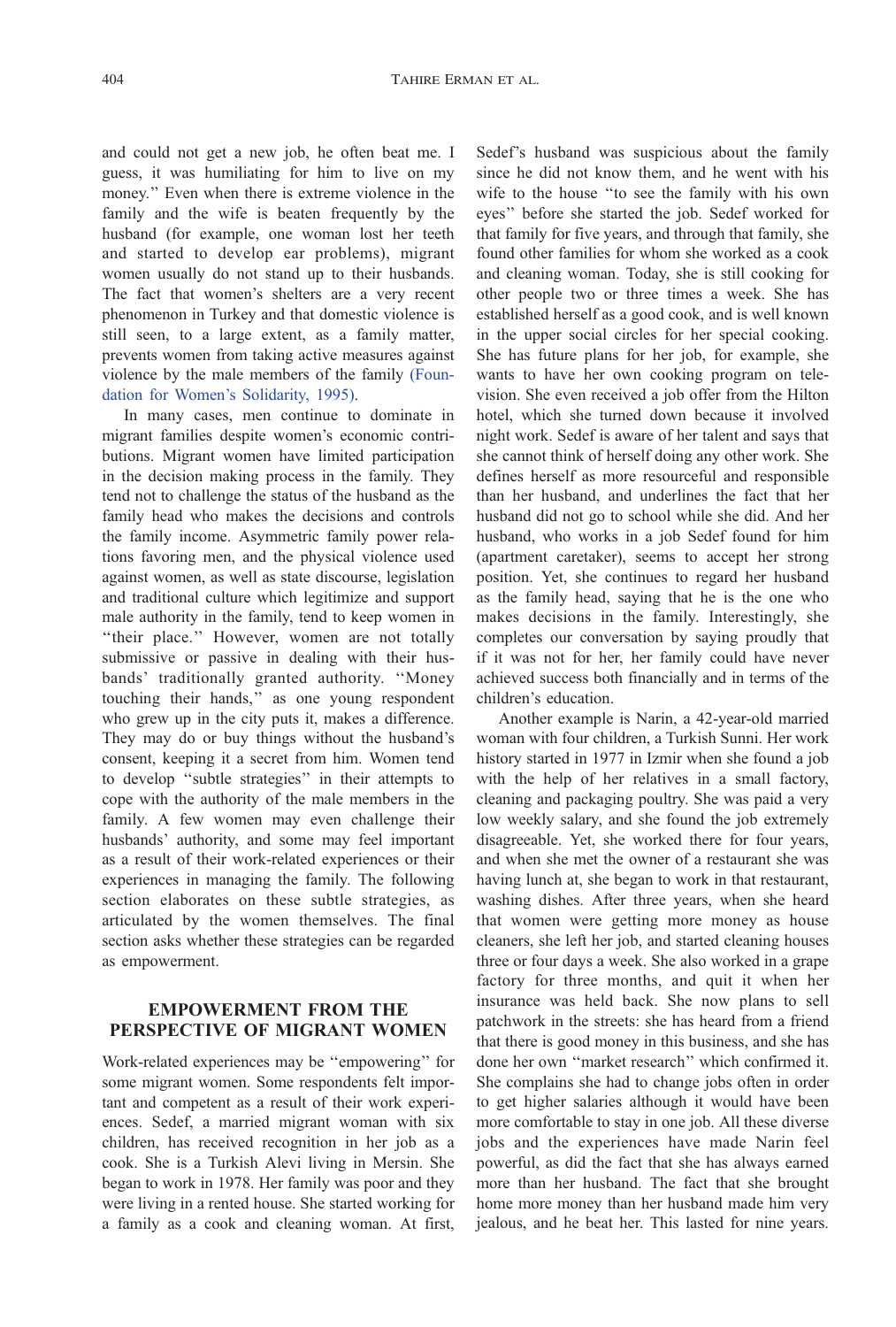Today, the husband recognizes Narin's contribution to their family, acknowledging that they were able to build their house because of her. During the interview, when Narin mentioned that her husband used to beat her, he responded as follows, ''It was because of my ignorance.'' Narin appears to have proved herself in her family. She thinks of herself as holding a higher position in the family than her husband. She says her husband does not know anything about saving money, shopping, and the like. However, while she holds the responsibility for the house, she does not challenge her husband's authority. She appreciates his contribution, saying that it would not have been possible to raise their children if the husband had not had a job.

Their family needs made these two middle-aged women work outside the home and their experience made them realize their strengths and responsibility, and feel powerful and resourceful. Although their jobs enabled them to convert their potential into concrete actions, they do not stand against their husbands' authority. They are using "subtle strategies'' rather than direct resistance to improve their positions in their families. On the other hand, Filiz, a 39-year-old divorcee, was able to challenge her husband's authority. Filiz has been selling trousseau items, such as bed covers and table cloths, through a network of women's reception days.<sup>14</sup> She was divorced six years ago. When she was married, she saved some money during her participation in the women's reception days. While the women in the group spent the money they received at the meetings on consumer goods, Filiz saved it, and later used it as her capital when she started selling trousseau items from door to door. Yet, it became difficult for her to continue this job when her husband insisted that she should stay at home. He kept saying that she should quit her job, and his objections and criticisms prevented her from feeling good about herself. Finally, they broke up. Today she feels powerful because she has achieved something in life. She is making relatively good money and is planning to spend her savings on the education of her four children, whom she regards as her old-age security. In our view, Filiz is an entrepreneur who takes initiative to save and invest money.

In addition to this small group of women who feel important and competent because of their workrelated experiences, there are other working women who feel important due to family-related reasons. To know that they are contributing (or have contributed) to their families' better lives, and more importantly, to their children's education, is another source of self-worth for migrant women. For many women, a

major reason for working outside the home is to be able to send their children to school and to provide them with better futures. A 35-year-old woman who works as a cleaning woman expresses her feelings on this issue as follows, ''I am working for my children.... Every night I pray to *Allah* that I will not fall ill so that I can look after my children. Everything I do is for my children.''

The money they earn is very important to these women who enjoy ''personal feelings of empowerment,'' despite the tendency to underestimate migrant women's financial contributions. Hayriye, a 36-yearold Kurdish-speaking Sunni woman living in Mersin says, ''My family could not survive without me.'' She is illiterate and earns money by looking after an elderly couple while her husband does various casual jobs, such as selling vegetables and fruits as a street pedlar and doing construction work. Nebiha, a 43 year-old Turkish Alevi woman, who supported her family for many years when her husband was in jail for political reasons, says, ''I feel useless when I cannot contribute to my family. Even five millions (Turkish liras) make me feel good.'' The two women in their 50s are also aware of their contributions to their families, saying, ''When I work and earn money, I pay the debts to the grocer, I buy clothes for my children, and I even paid for the bride wealth when my son got married last year'' (a Turkish Alevi woman living in Ankara); and ''A woman's economic contributions to her family is very important. If I do not work, then all we have now would not be possible. We married our sons with the money I earned. We were able to build our house (a squatter house) because I was working (yet, the title of the house is in the husband's name)'' (a Turkish Alevi woman living in Mersin). And Saniye (25), a Turkish Sunni woman living in Istanbul, who earns money by cleaning the staircases of the apartment buildings in her neighborhood, says, ''I feel secure about the coming days when I work. I can buy tea when we run out of tea. I can buy salt when we run out of salt. But if I do not have a job, then I cannot do all this. This makes me feel self-confident.''

In some cases, not only their direct contribution to the family budget, but also their role in managing the budget and running the family make the women feel important. Ayse, a young Turkish Sunni woman (26) who works as a tailor, says, ''I cut on some expenses, while I spend the money I earn on some other expenses. In this way, I manage our budget.... Everything between the wife and the husband should be shared fifty-fifty. I guess I now sound like a feminist'' (she says the last sentence in a joking and apologetic manner).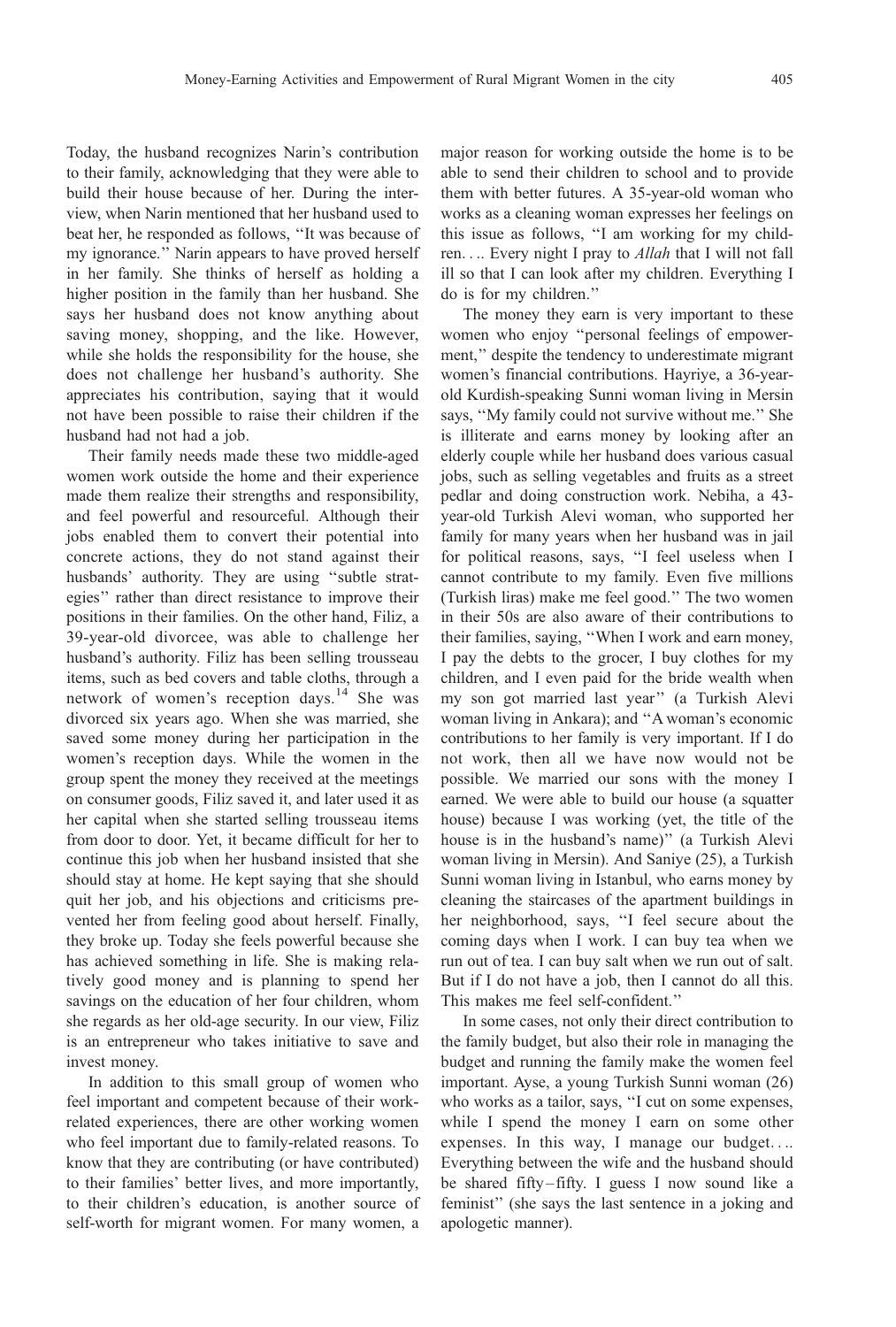Mahmure, an Alevi from Mersin, sees herself as the head of the family because, ''My husband does not know anything about where to pay for the electricity bills; he does not know where to take the children when they are sick. I know all this. So, naturally I am the head of my family.'' Her husband is a construction worker who spends much of his time out of town, visiting other cities in search of work. His long-term absence has given Mahmure a sense of power and initiative. Ayse (47), a Turkish Alevi from Mersin, says she controls her family. Although her husband used to be the one who made the decisions, today in his long-term absence when he goes out of town to work in the fields, Ayse becomes the dominant figure in the family: ''If it wasn't for me, everybody would do whatever they liked to. I control their behavior.''

Arzu, a Sunni from Izmir, also regards herself as the family head because, ''All the responsibility rests on me.'' Her husband, who used to work as a freelance welder, has been unemployed recently, spending his time at the neighborhood coffee house. The husband's failure to carry out his traditional role as the breadwinner has given Arzu some authority in the family. Birgül, a Turkish Alevi woman living in Istanbul who is not employed, defines herself as the pillar of her family because, she says, she is the one who solves every problem her family faces. Her husband is out at work all day long, and he recently started working at nights also.

However, these women do not openly and directly challenge their husbands' authority and try to get along with them. In their own mind, they are the real heads of their families, and they often share this feeling with other women. Yet, they, along with other women, continue to accept their husbands' socially defined role as the heads of the family since their marriage contract is about accepting publicly the husband's superiority. The ''unexpected'' gains of paid work are not usually enough to change or radically challenge this social contract.

## IS IT EMPOWERMENT?

In the case of rural migrants in Third World societies in general, and in Turkey in particular, the family, the neighborhood and the larger migrant community are crucial to their survival and social mobility in the city (Gilbert & Gugler, 1992; Gökçe, 1993; Karpat, 1976). Migrant women, whether they work or not, tend to define themselves merely in terms of their families, as mothers and wives. In the words of Ayse (41), a Turkish Sunni woman living in Istanbul and working at home, placing screws in electrical devices, ''My

duty is to raise my children and to prepare a good future for them, and to support my husband.'' They tend to value their children over their individual selves, according to societal norms. Menekse, a young mother of 30 with two children says, ''I don't live for myself. I live for my children'' (a Turkish Alevi woman in Istanbul who earns money cleaning houses and whose husband is unemployed). Furthermore, the limited and unsteady, hence unreliable money that paid work brings to migrant women, and the lack of social security and retirement benefits, challenge their economic independence. As observed by [Bolak \(1997\),](#page-14-0) women's economic independence and their identity as ''working women'' may be true in the case of factory workers in the formal sector, which may bring women some assertiveness and lead to ''open power struggle'' within the family. However, in our research, the majority of working women was employed in the informal sector, which is increasingly the case for many migrant women in poor families.

Moreover, women's public participation and their use of public spaces in the city do not necessarily lessen their families' social control. As we have seen, migrant families use various ways to control women's behavior when they are at work away from home. Thus, for the majority of migrant women, empowerment as autonomous individuals, expected as a result of women's participation in the labor market, cannot be observed. The fact that the family acts as the major welfare agency, and the source of social identity and security in return for the right to control ''women's honor,'' and hence their behavior, challenges the possibility of rural migrant women achieving empowerment through paid work. But what about the women who, despite the structural and cultural barriers that tend to prevent migrant women's empowerment, talk about their feelings of self-worth and competence? Can we define their experiences as empowerment?

As seen in the previous sections, some of these women feel important when their talents are recognized by others, and when they are socially and/or financially rewarded for their work, which is very rare in the case of migrant women. In addition, what makes many migrant women feel important is their belief that they are contributing through their moneyearning activities to the betterment of their families in general, and to their children's education in particular. They feel important when they think of their economic contribution to the well being of their families. When the money they earn buys a house, new furniture or kitchen items for the family, when children are provided with furnishings upon their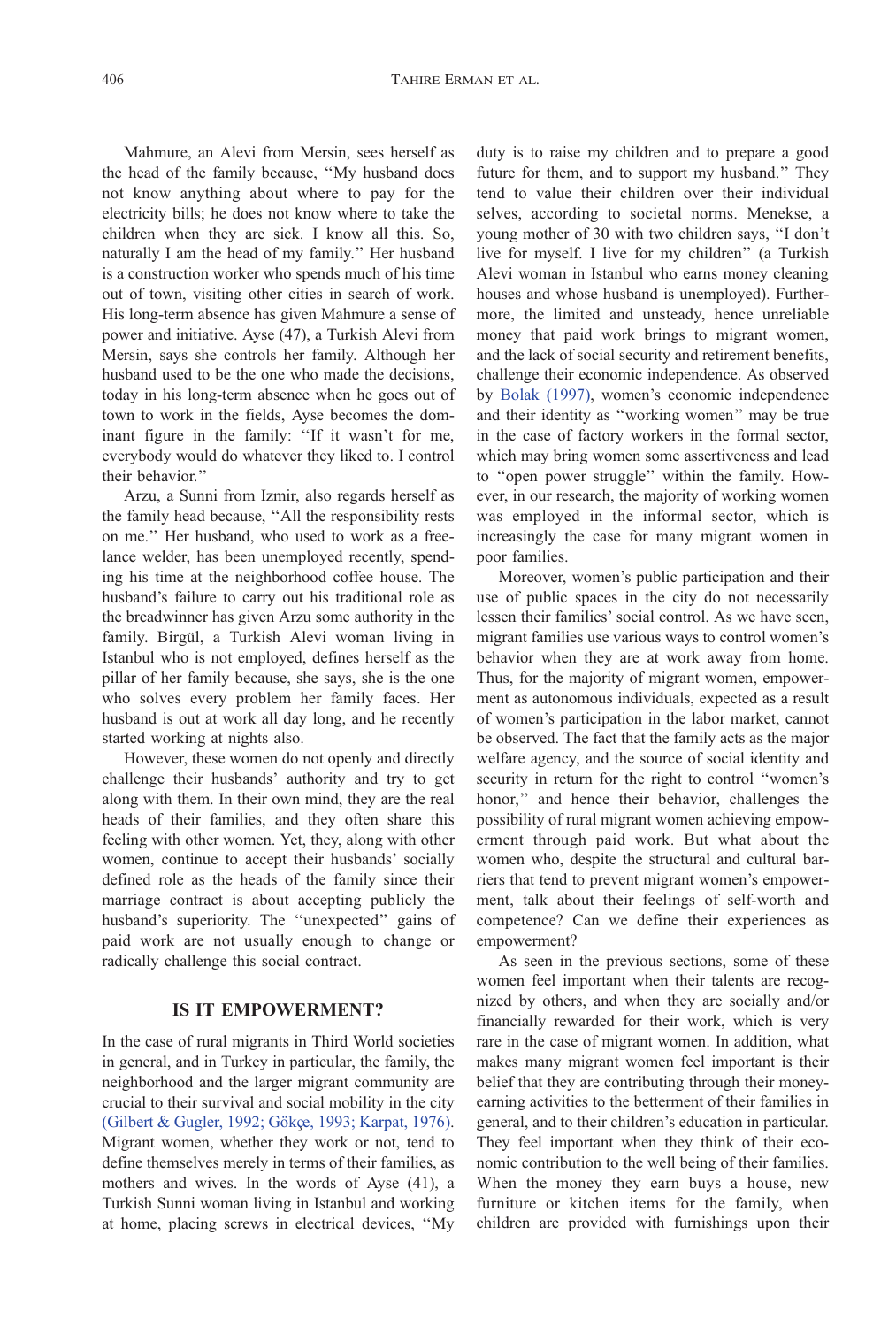marriage, or sons sent money while they are doing their military services, the women feel that they are ''somebody.''<sup>15</sup> Furthermore, they feel ''somebody'' when they take on important roles in managing their families, regardless of whether they are engaged in paid work or not.

On the other hand, women continue to regard their husbands as the family heads, and they behave submissively to their husbands and treat them with deference. Radical challenges to men's authority may end in divorce, which is rare and socially undesirable among rural migrants. One respondent who openly questioned her husband's power and the gender division of labor in the family was Filiz, the ''entrepreneur'' woman who was divorced because of her husband's objection to her commitment to her job. Thus, women's subordinate positions under their husbands' authority mean that the term "empowerment'' must be used with reservations. Empowerment refers to ''having the capacity to have an impact or produce an effect'' [\(Radtke & Stam, 1994, p. 8\).](#page-15-0) Empowerment as generative or productive power (''power-to'') ''creates new possibilities and actions without domination" [\(Rowlands, 1998, p. 14\).](#page-15-0) It is an enabling process [\(Afshar, 1998, p. 4\)](#page-14-0) in which women's perceptions change, and this makes them see the world and their positions in it from a different perspective. This does not hold much truth in the case of migrant women. They have very limited power in decision making. Although bringing home money tends to increase their bargaining power to some extent, they are still subordinates under their husbands' control.

Despite these caveats, something is changing for these women under the influence of the city. They are proud of themselves for what they have been doing for their families. Some respondents who have been living in the city for many years imply in their responses their desire to make joint decisions in their families, although this is not (yet) the case, and one young woman (Selma) is struggling with her husband to this end. Thus, concluding this article by positing a lack of empowerment of migrant women in the case of Turkey would be unfair. Agreeing with [Osmani](#page-15-0) (1998), when the family occupies such a central place in the lives of women and the husband is defined socially (and institutionally until very recently) as the head of the family, migrant women's radically challenging this patriarchal structure, which has dominated Turkish society for years, upon their entrance into the labor market, would be quite unexpected. Taking into account the vulnerable position of migrant women in the labor market further supports this expectation.

Furthermore, in order for academics and practitioners not to force their views upon the realities of the people whose lives they investigate and influence, and in order not to fall into the trap of western ethnocentricism (emphasizing individualism against family and community) against which [Rowlands](#page-15-0) (1998) cautions, it is important to look at the issue from the perspectives of the women themselves and to place the analysis within the respondents' material conditions, such as poverty and traditional culture in the case of migrant women in Turkey. This article has attempted to do it by presenting the women's own words. Thus, acknowledging women's ''subtle strategies'' [\(Scheyvens, 1998\),](#page-15-0) through which women derive power by attaching importance to their roles and contribution within their families, the article recognizes the significance of family and children in the lives of women in the Turkish context and stresses the positive role that contributing to the family plays in the women's self-worth. The article further interprets migrant women's recognition of their own potential and self-worth emerging from their experiences of working and bringing home money as the seeds of their empowerment. At this point, it is worth emphasizing that changes in women's self-perceptions are the prerequisite for demanding and making structural and cultural changes in society, and women's organized action is necessary to achieve this. Empowerment needs to go beyond the experiences of individual women and must be transformed into collective action.

When it comes to the question of whether belonging to different ethnic groups or religious sects makes a difference in women's empowerment experiences in the Turkish case, although this article is not a comparative study of Alevi and Sunni women,<sup>16</sup> or Turkish- and Kurdish-speaking women, $17$  it would be safe to state that no significant differences between these groups of women regarding their positioning vis-a-vis male authority and patriarchal ideology were found, although Alevi women had easier access to the public realm compared to Sunni women in religious families which paved the way to important roles in their families.<sup>18</sup> In both Alevi and Sunni families, and in both Turkish and Kurdish families,<sup>19</sup> migrant men resist strongly any threat to their authority in the family, and migrant women tend to challenge this authority only indirectly, within the patriarchal ideo- $\log y^{20}$ 

To conclude, this article, based on the words of migrant women in the Turkish context, attests to the need to broaden the definition of empowerment and intersect it with the experiences of women from diverse ethnicities, classes, ages and backgrounds.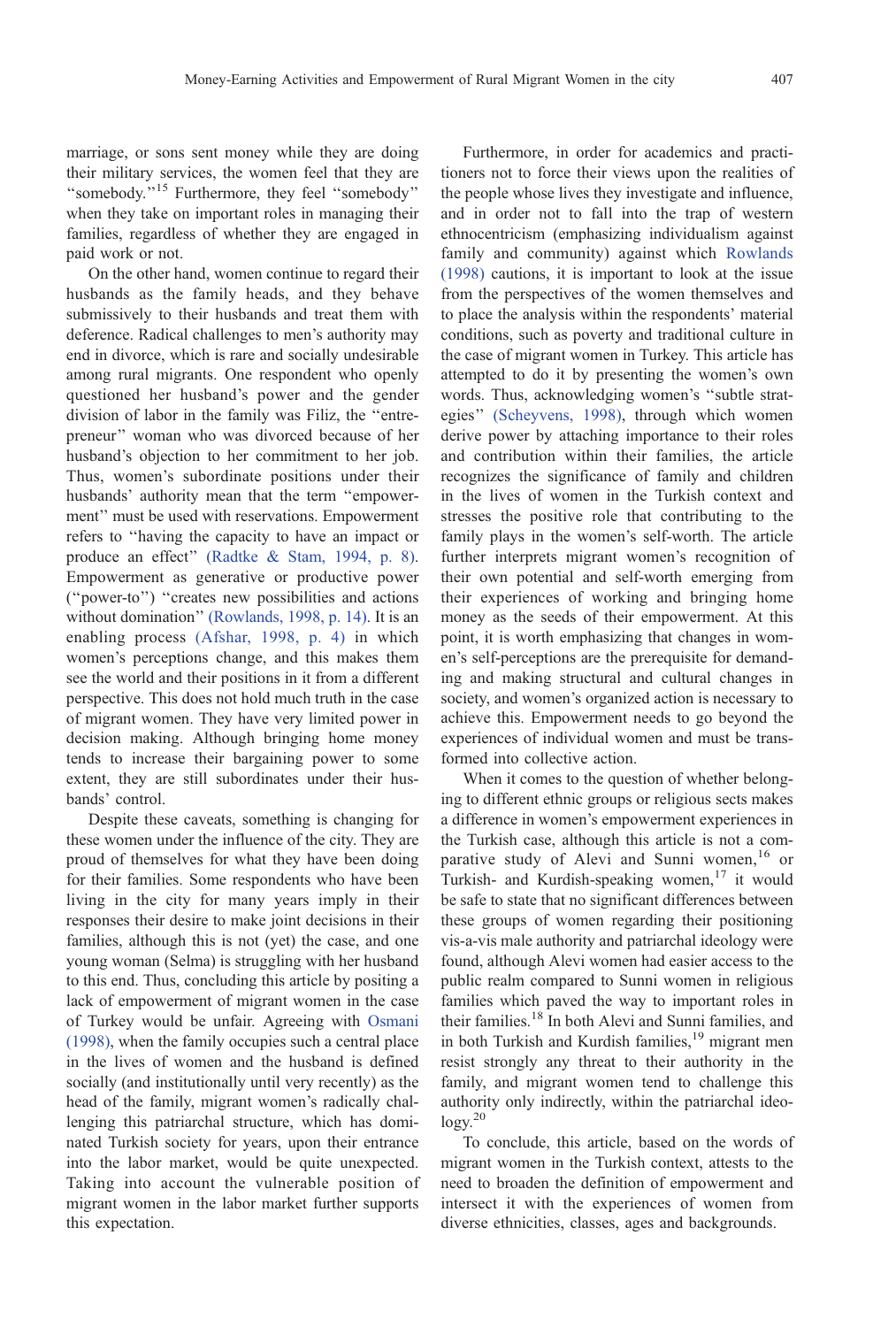#### ENDNOTES

- 1. The field research was conducted as part of the project ''Migrant Women's Participation in the Labor Force in Urban Turkey'' financed by the World Bank.
- 2. In Turkey, the people living in squatter settlements constitute almost 50[% of the total](#page-15-0) urban population in the largest five cities (Keles, 1993).
- 3. Their defining themselves as housewives in the research does not rule out the fact that many of them knit or do needlework for a living.
- 4. The official and majority language is Turkish, while there is a significant number of Turkish citizens who have Kurdish as their mother tongue. The estimates of the size of the Kurds, the second largest ethnic group in Turkey, vary between 3 and 20 million [\(Mutlu, 1995\).](#page-15-0) They are concentrated in Eastern and Southeastern Anatolia and have been increasingly moving to large cities to escape poverty and terrorism in the region, many ending up residing in squatter settlements.
- 5. The Sunni and the Alevi are two major religious sects of Islam in Turkey, the former being the orthodox sect and the latter the more liberal heterodox sect. The Sunni population constitutes the largest religious group. Their religious practices include fasting at Ramadan, five-times praying a day, Friday prayer, and visiting mosques on religious days. Unlike the Sunni version of Islam, Alevis have different times in which they fast; they do not have the rule of praying five times a day, and they do not attend mosques. And more importantly for this article, their religious ceremonies are attended by both men and women.
- 6. This general desire of village women to move to the city to live comfortable lives does not mean that their dreams come true in the city. In the research, some women talked about their frustration. A woman expressed this as follows, ''Istanbul looked beautiful when we were living in the village.''
- 7. At this point, it is necessary to mention the differences between Alevi and Sunni migrant families regarding men's attitudes towards women's employment. Although in this research Sunni and Alevi migrants were not particularly compared to one another, other research demonstrated their differences with regard to gender relations. Alevi women were found to be more active in the public realm compared to Sunni women in religious migrant families, and gender mixing was usually practiced by Alevis (Erman, 1998, 2001; Gökçe, 1993). Alevi women also started their working life in the city earlier than Sunni women (Kalaycıoğlu & Rittersberger-Tılıç, 1998). The fact that Alevis have generally been the supporters of social democratic parties which emphasize secularism, democracy and equality, and that they have had a longer history in the city, hence are more urbanized and modernized today than their Sunni counterparts as a rule, as well as the tolerant attitudes in the Alevi sect towards women (for example, both women and men participate in religious activities in the Alevi sect, whereas in the Sunni sect men and women pray separately) explain the more relaxed attitudes of Alevi men towards their wives' participation in the public realm. Our experience in field research on rural migrant families suggests that although both in Alevi and Sunni families men would object to their women starting to work outside the home upon their migration to the city, Alevi men would come to accept the situation more easily than

Sunni men since they are used to women's participation in the public realm and their mixing with men. Also, it should be recognized that some Alevis, through their interactions with the believers of the Sunni sect, may have changed, for example, doing daily prayers in the mosque, and even practicing gender segregation. The rising political Islam in the 1990s has contributed to it.

- 8. The tendency to own consumer products is shared by all social classes in Turkish society. In the case of migrants, consumption takes on special meaning, acting as a major means of integration into urban society (S[enyapılı,](#page-15-0) 1982).
- 9. In Turkish societies, there is a norm that parents would provide home furniture and appliances for their children upon their marriage.
- 10. See C[ınar \(1994\)](#page-14-0) for a detailed study of home-working women in Istanbul.
- 11. For example, in one family, the woman persuaded her husband to buy a washing machine yet her mother-inlaw got very angry afterwards, objecting to it.
- 12. Sons are often placed as apprentices in car repair shops, barber shops, and the like, in order to gain vocational skills. In the case of daughters, the general tendency in Alevi families is to educate them as much as possible, and in religious Sunni families to end their education after the obligatory formal schooling period is over.
- 13. It should be acknowledged that some respondents had purchased no new furniture for many years because of financial problems.
- 14. Women's reception days are monthly meetings held in the houses of the women in the group for which the guest women hand in a predetermined amount of money to the hostess. This enables women to save money while they meet their neighbors and/or friends. There are "golden" and "silver," and even "dollar" reception days, as well as "sugar" "cooking oil" and "detergent" reception days. While the former is common among the middle classes, the latter is practiced by the poor.
- 15. There is also a practical concern involved. The attempts of migrant women to build a better future for their children can be partly seen as investing for their old age. In Turkish society, children and parents are socially defined as dependent on one another throughout their life span. Parents are responsible for their children even after they get married, and in return expect their children's support (economic and emotional) until they pass away (Kalaycıoğlu & Rittersberger-Tılıç, 2000).
- 16. The vast differences among the Sunni population should be acknowledged, for example our research suggests that the experiences of a Sunni migrant woman from a village of Western Anatolia ("modern," "secular") would be very much different from a woman's experiences who migrated from a village in the Southeast (''traditional,'' ''religious''). It should yet be remembered that most of the migrants come from the undeveloped East to the developed West [\(State Institute of](#page-15-0) Statistics, 1996).
- 17. Detailed comparisons may reveal some differences between the groups regarding various aspects of women's experiences.
- 18. A study demonstrated that young generation of Alevi women could challenge patriarchy when they had strong mothers as emancipatory role models [\(Erman, 2001\).](#page-14-0)
- 19. Most of the Kurdish women in our research are longterm migrants in the city. In the case of Mersin, a city in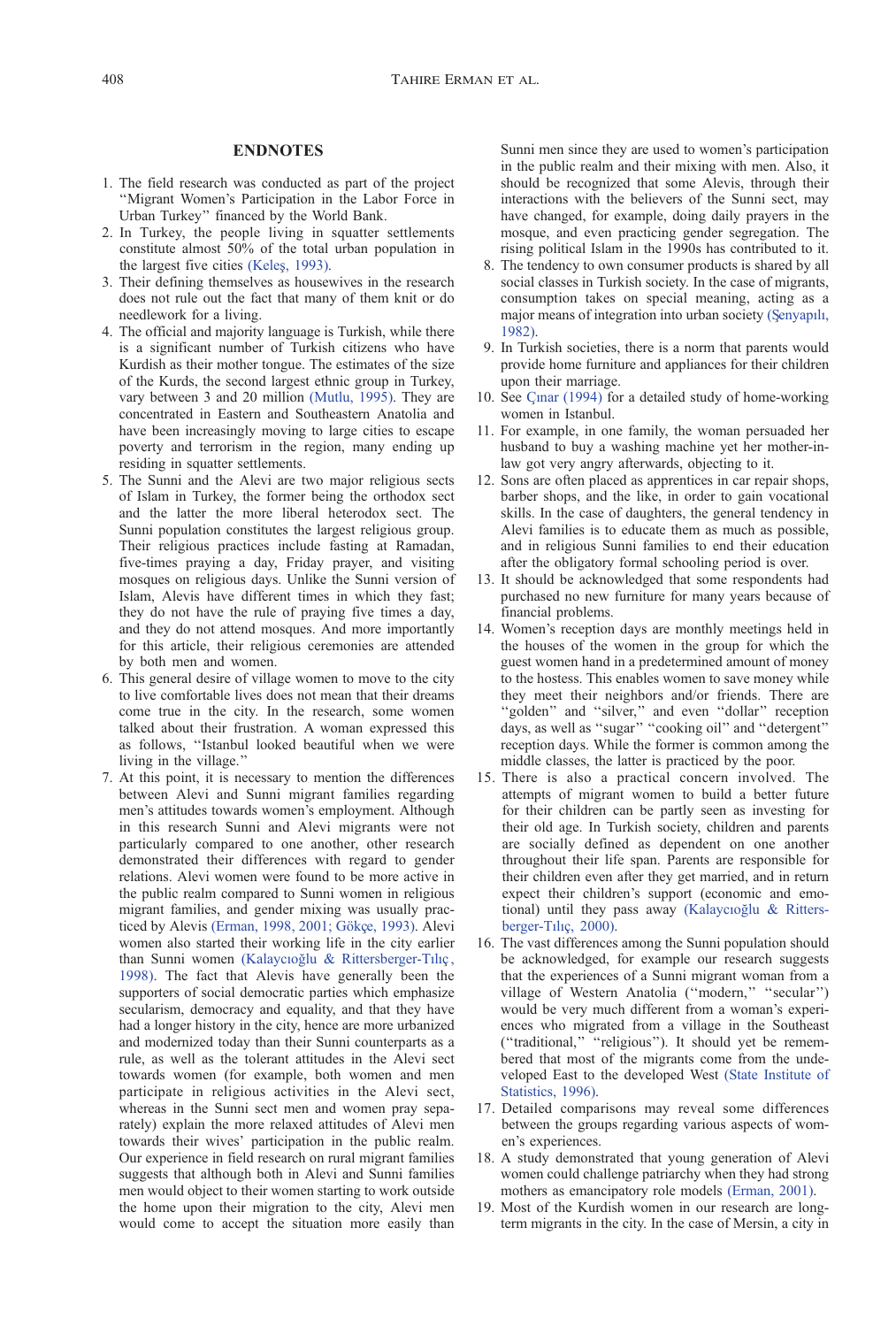<span id="page-14-0"></span>the South which has been receiving migration from Southeastern Anatolia where military confrontation between the Turkish armed forces and the Kurdish nationalist PKK (the Kurdistan Workers Party) has been going on since the mid-1980s, there are several women who migrated to the city five to nine years ago, and who live in neighborhoods where Kurdish-speaking people cluster. A stronger focus on Kurdish families which are displaced from their villages due to ''terrorism'' (''forced migration'') is expected to reveal significant differences in terms of women's experiences in the city. Furthermore, Kurdish-speaking people are not a homogeneous group: there are Alevi Kurds, Shafi Kurds and Hanefi Kurds who differ from each other in important ways in terms of their political affiliations, religious orientations and cultural values. See, for example, [Seufert \(1997\)](#page-15-0) for the interaction between religion and ethnicity in the case of Kurdish Alevis.

20. It would be informative to mention the case of Ummühan, a Kurdish woman whose family belonged to a tribe. Her family migrated from Adıyaman, a city in the Southeast, to Mersin. She was one of the few women in the research who did not speak Turkish, and her daughter, who acted as translator, said that in their tribe women were powerful and hence her mother had much say in the family. It seems that belonging to a tribe brings protection and power to women as long as they remain within the boundaries of tribal rules and do not challenge traditional gender roles.

#### **REFERENCES**

- Afshar, Haleh (1998). Introduction: Women and empowerment: Some illustrative studies. In Haleh Afshar (Ed.), Women and empowerment: illustrations from the third world (pp. 1-10). London: MacMillan Press.
- Arıkan, Çiğdem (1993). Kadın ve şiddet (Women and violence). Ankara: Publication of the Directorate General on the Status and Problems of Women.
- Bolak, Hale C. (1997). Marital power dynamics: Women providers and working-class households in Istanbul. In Josef Gugler (Ed.), Cities in the developing world (pp. 218 – 232). New York: Oxford University Press.
- Bowen, Donna Lee, & Early, Evelyn A. (Eds.). (1993). Everyday life in the Muslim Middle East: Part II. Gender relations. Indianapolis: Indiana University Press.
- Busch, Noel Bridget, & Valentine, Deborah (2000). Empowerment practice: a focus on battered women. Affilia: Journal of Women and Social Work 15(1), 82-96.
- Cınar, Mine E. (1994). Unskilled urban migrant women and disguised employment: home-working women in Istanbul, Turkey. World Development 22(3), 369 – 380.
- Das, Man Singh, & Gupta, Vijay Kumar (Eds.). (1995). Social status of women in developing countries. New Delhi: M D Publications.
- Doyle, L. (1999). The big issue: empowering homeless women through academic research. AREA 31(3), 239-246.
- Duben, Alan (1982). The significance of family and kinship in urban Turkey. In Çiğdem Kağıtçıbaşı (Ed.), Sex roles, family and community in Turkey (pp. 73-99). Bloomington, IN: Indiana University Press.
- Ecevit, Yıddız (1998). Küreselleşme, yapısal uyum ve kadın emeğinin kullanımında değişmeler (Globalization, structural adjustment and changes in the use of female labor). In Ferhunde Özbay (Ed.), Kadın emeği ve istih-

damında değişimler: Türkiye örneği (Changes in female labor and its employment: The case of Turkey) ( pp.  $31 - 77$ ). Istanbul: The Foundation for the Development of Human Resources.

- Erman, Tahire (1996). Women and the housing environment: the experiences of Turkish migrant women in squatter (gecekondu) and apartment housing. Environment and Behavior 28(6), 764-798.
- Erman, Tahire (1997). The meaning of city living for rural migrant women and their role in migration: the case of Turkey. Women's Studies International Forum 20(2),  $263 - 273$ .
- Erman, Tahire (1998). The impact of migration on Turkish rural women: four emergent cases. Gender and Society  $12(2)$ ,  $146 - 167$ .
- Erman, Tahire (2001). Rural migrants and patriarchy in Turkish cities. International Journal of Urban and Regional Research 25(2), 118-133.
- Foundation for Women's Solidarity (1995). Siddete karsı somut bir adım: ankara gecekondularında kadınlarla ortak bir calısma (A concrete step against violence: a joint project conducted with women living in the squatter settlements of Ankara). Ankara: Ceylan.
- Gadant, Monique (Ed.). (1986). Women of the Mediterranean. London and Atlantic Heights, NJ: Zed.
- Gaylord, Susan (1999). Alternative therapies and empowerment of older women. Journal of Women and Aging  $11(2-3), 29-47.$
- Gilbert, Alan (1994). Third world cities: poverty, employment, gender roles and the environment during a time of restructuring. Urban Studies 31(4/5), 605-633.
- Gilbert, Alan, & Gugler, Josef (1992). Cities, poverty and development in the third world. Oxford: Oxford University Press.
- Gordon, April A. (1996). Transforming capitalism and patriarchy: Gender and development in Africa. London: Lynne Rienner.
- Gollub, Erica L. (2000). The female condom: tool for women's empowerment. American Journal of Public Health 90(9), 1377 – 1382.
- Gökçe, Birsen (Ed.). (1993). Gecekondularda ailelerarası geleneksel dayanışmanın çağdaş organizasyonlara dönüş ümü (The transformation of the inter familial traditional solidarity in squatter settlements to modern organizations). Ankara: Publication of the Under secretariat of Women and Social Services.
- İncirlioğlu, Emine (1993). Marriage, gender relations and rural transformation in Central Anatolia. In Paul Stirling (Ed.), Culture and economy: Changes in Turkish villages ( pp. 115 – 125). New York: The Eothen Press.
- Kalaycıoğlu, Sibel, & Rittersberger-Tılıç, Helga (1998). İş iliskilerine kadınca bir bakıs: Ev hizmetinde calısan kadınlar (A woman's perspective on work relations: women employed in home cleaning). In Ayse Berktay Hacımirzaoğlu (Ed.), 75.inci yılda kadınlar ve erkekler (Women and men in the 75th year of the Turkish Republic) ( $pp. 225-235$ ). Istanbul: Publication of the Historic Foundation of Turkey.
- Kalaycıoğlu, Sibel, & Rittersberger-Tılıç, Helga (2000). Intergenerational solidarity networks of instrumental and cultural transfers in a sample of migrant families in Turkey. Ageing and Society 20(5), 523-542.
- Kandiyoti, Deniz (1988). Bargaining with patriarchy. Gender and Society 2, 274-290.
- Karpat, Kemal (1976). The gecekondu: rural migration and urbanization. Cambridge: Cambridge University Press.